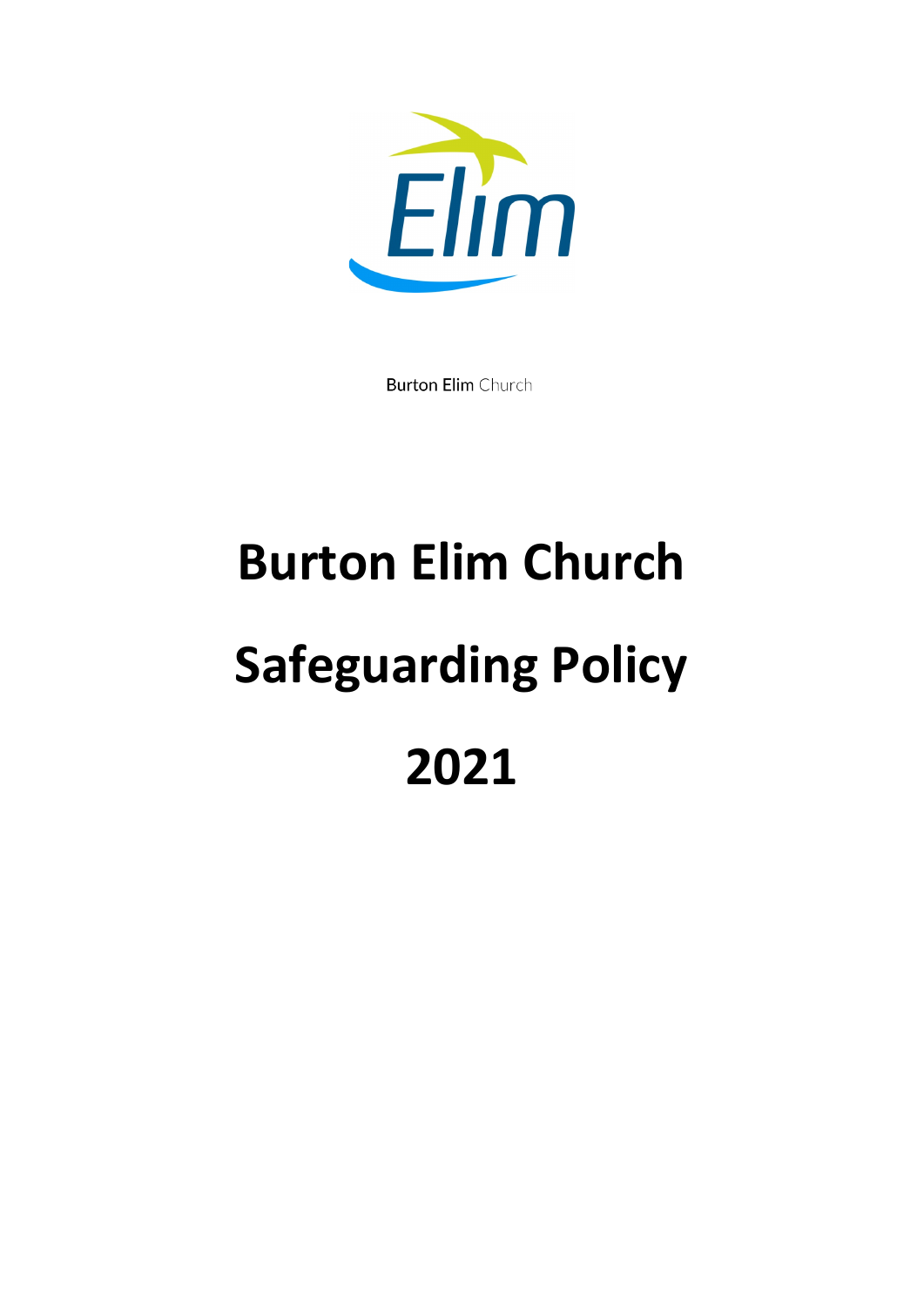# <span id="page-1-0"></span>Contents: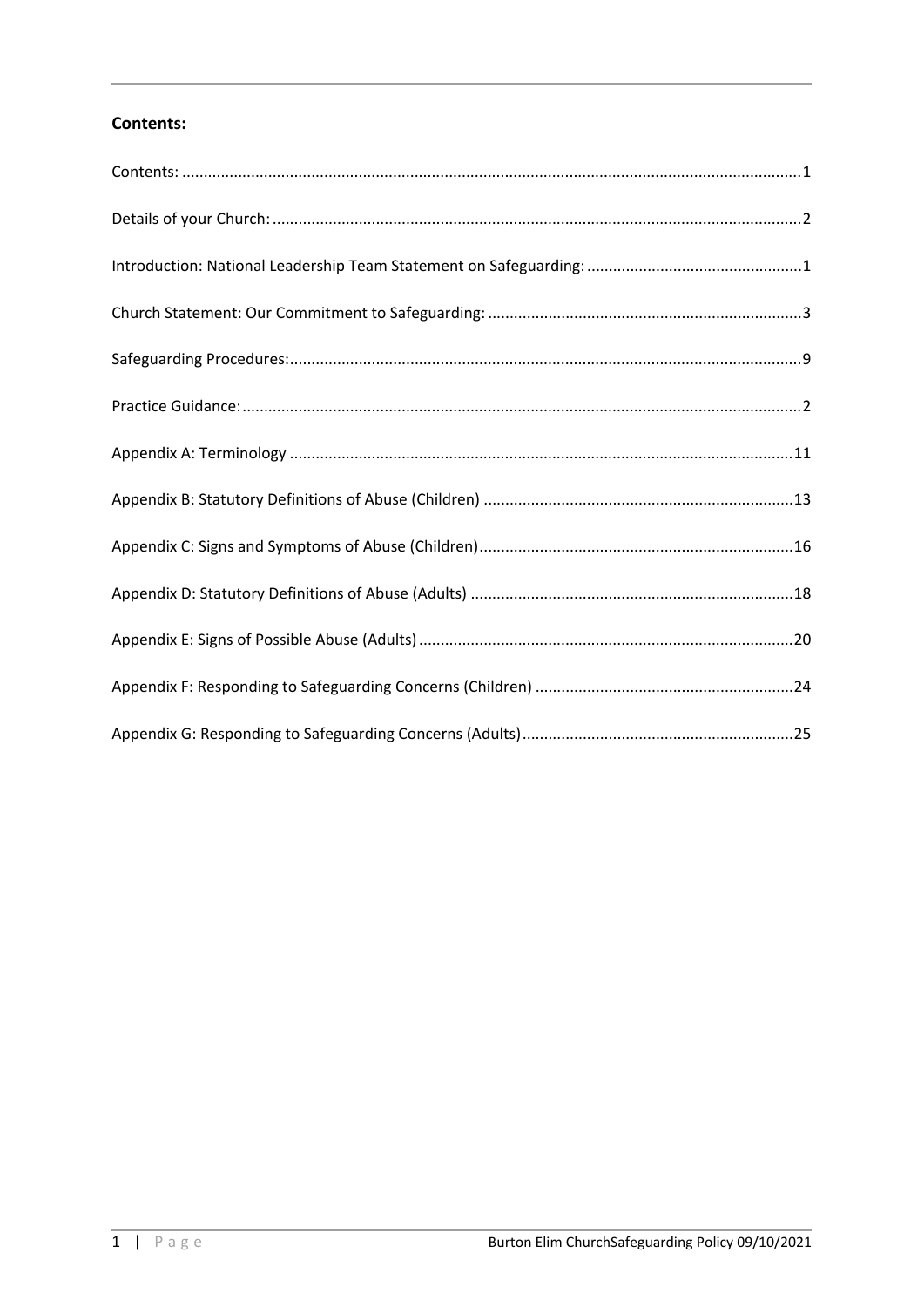## <span id="page-2-0"></span>**Details of your Church:**

| <b>Burton Elim Church</b>           |                        |
|-------------------------------------|------------------------|
| <b>Address:</b>                     | <b>Address</b>         |
| Moor Street                         | <b>Princess Street</b> |
| Burton on Trent                     | Burton on Trent        |
| Staffordshire                       | Staffordshire          |
| <b>DE14 3SU</b>                     | <b>DE14 2NR</b>        |
| Tel No: 01283562169                 | <b>Phone</b>           |
| Email address: admin@burtonelim.com | Email                  |
| Website: https://burtonelim.com/    |                        |

**Charity Number**: 251549

**Insurance Company**: Congregational

**The Local Safeguarding Partners (Local Safeguarding Children Board or equivalent) for protecting children can be contacted:** 

Staffordshire Safeguarding Children Board 01785 277151

#### **The Safeguarding Adults Board (or equivalent) can be contacted:**

The Staffordshire and Stoke-on-Trent Adult Safeguarding Partnership Board 01785 854071

NB: Allegations of abuse against a child would normally be reported to the local safeguarding children's board (or equivalent) in the area in which the child lives. If this were unknown or contact details were not known, then the Local safeguarding partnership in which the church is located would be contacted.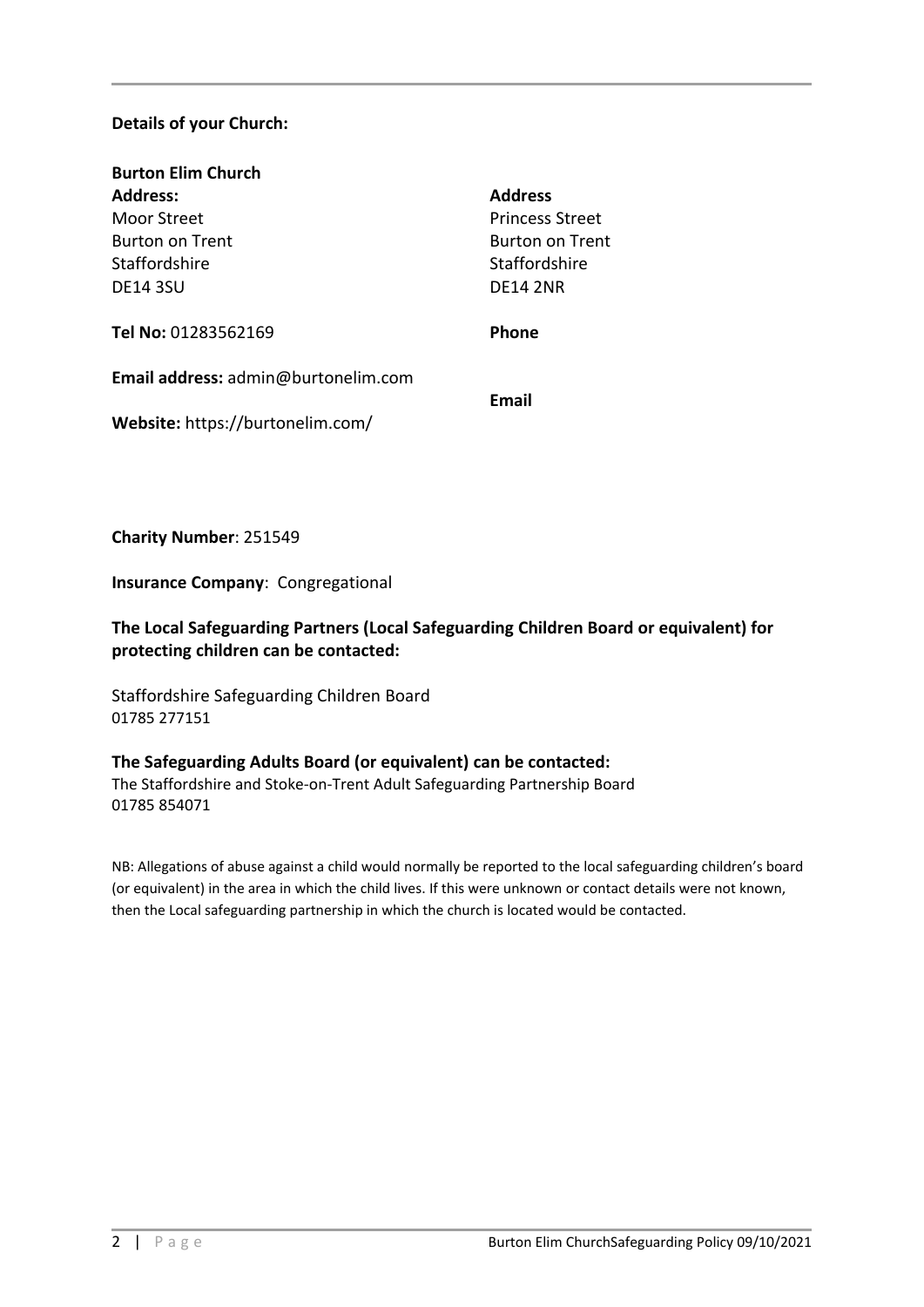#### <span id="page-3-0"></span>**Introduction:**

#### **National Leadership Team Statement on Safeguarding:**

The National Leadership Team of Elim are committed to creating healthy churches and safe spaces for all. We recognise the ways in which children and adults can be at risk of harm or abuse, so endeavour to create a culture to minimise opportunities for abuse to occur. This requires having a safeguarding policy that sets out clearly defined principles, standards and guidelines required to keep everyone safe. The policy includes procedures for reporting suspicions or allegations of abuse, as well as practical guidance for safer recruitment, and church wide safeguarding training and supervision for all individuals working with children and adults at risk**.**

We recognise the need to provide a safe and caring environment for all including children, young people and adults at risk of harm. Children rely on adults to keep them safe, therefore all our churches working with children, either directly or indirectly, should be committed to safeguarding children in their care. We seek to do this by providing a safe, stable, and nurturing environment where children can reach their full potential. Similarly, within our churches there are adults in need of protection, care and support due to vulnerability, whether that is a permanent or temporary state. We are aware too that within our churches there are relationships of trust, which flourish best within healthy churches and environments, where there is openness, transparency and accountability.

As a denomination, Elim is seeking to build healthy churches in the UK and across the world consisting of a rich diversity of cultures that are open to people of all nationalities, ages and backgrounds. Our churches meet together to worship God and to care for one another whilst also seeking to reach out to people in their immediate community, the wider area and across the world. We do this through an extensive variety of activities, which may include, among other things, Sunday services, small groups, educational programmes, medical aid, alleviation of poverty and activities for the elderly, adults at risk of harm, children and young people. As part of our mission we also have departments who seek to prepare and equip people for ministry in the local church, the workplace and for overseas mission.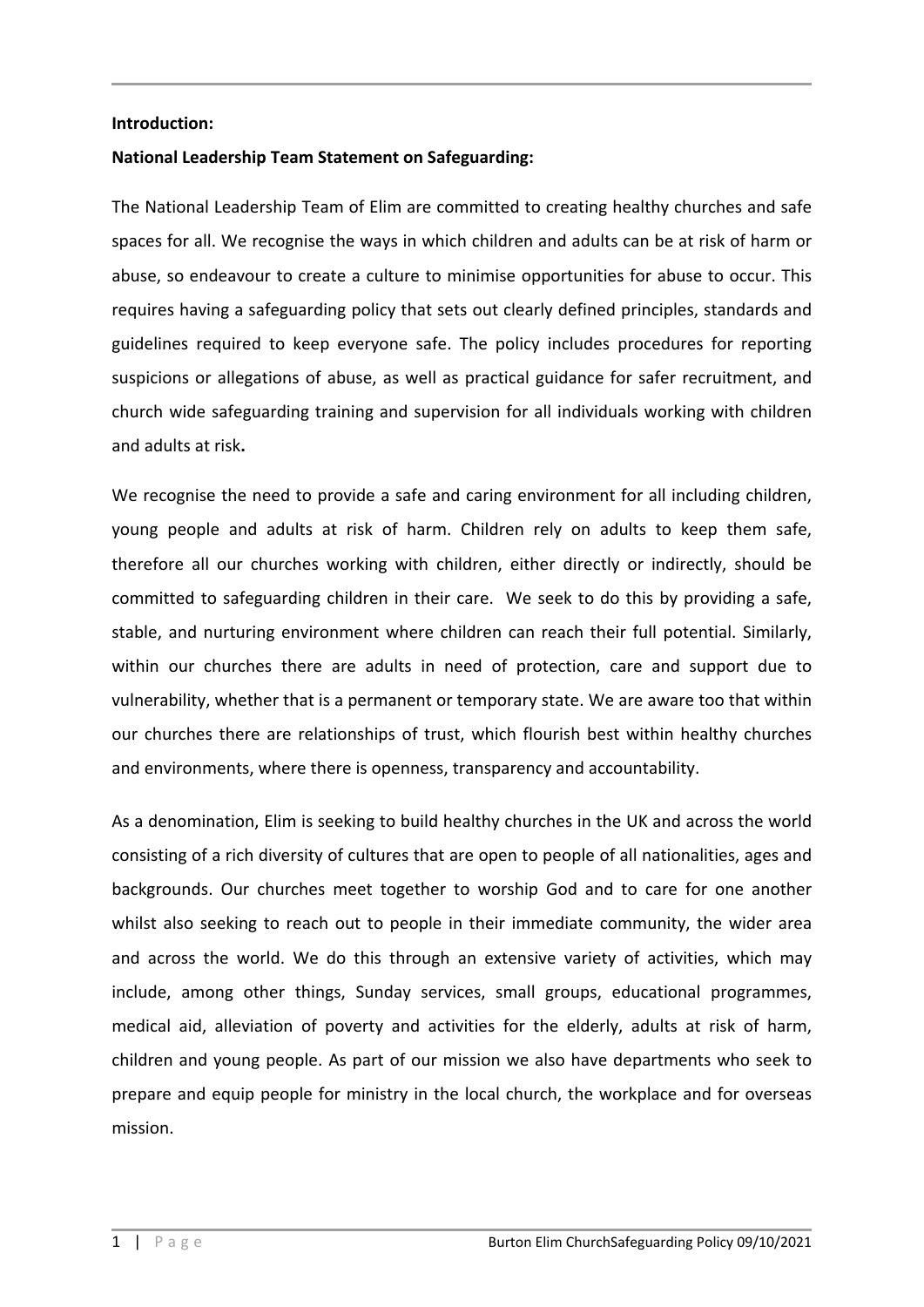We firmly believe that safeguarding is everyone's responsibility, and all involved in the life of our churches and activities have a role to play in keeping children, young people and adults safe.

## **One Church Safeguarding Policy**

This safeguarding policy covers the care and protection of children and adults, through the multiplicity of ways people connect with Elim churches, missions, groups and activities; including through digital platforms online such as social networking services and social media.

## **Statement of our commitment to safeguarding**

Reflecting our mission of being 'One Movement, One Mission' we have produced this overarching safeguarding policy for the protection, care and well-being of everyone across all Elim activities in recognition that we work with children and young people, with adults who may be vulnerable or at risk, with victims and survivors of abuse and neglect and with those who pose a risk of harm to children and adults.

# **Contacting the National Safeguarding Coordinator**

It is imperative that contact be made with the National Safeguarding Coordinator when a local church is faced with any safeguarding issue. They are available in the first instance for advice and support. They should also be contacted where any safeguarding concern has implications for the reputation or good standing of Elim. This is to ensure that any response is open, transparent and involves the statutory safeguarding authorities; it also provides for the necessary quality assurance required by Elim International Centre.

This is for the purpose of ensuring that the appropriate course of action has been taken. Where a safeguarding matter involves a church worker, then such a response may include initiating complaints or disciplinary procedures in addition to following safeguarding protocols.

C. Carlyn.

**Chris Cartwright General Superintendent**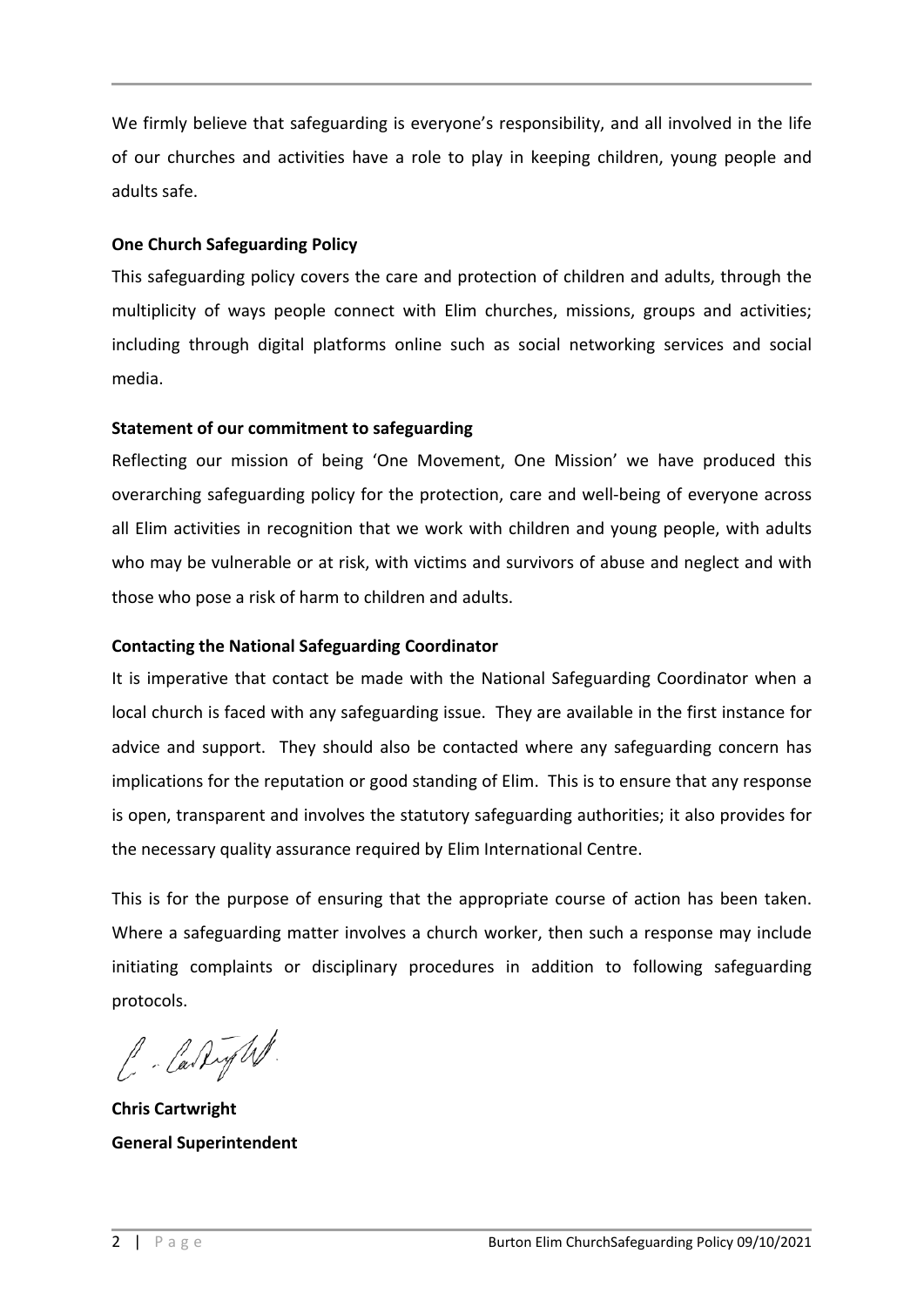## <span id="page-5-0"></span>**Church Statement: Our Commitment to Safeguarding:**

As the Leadership, we recognise the need to provide a safe and caring environment for children, young people and adults. We recognise the importance of our ministry with children, young people and adults and our responsibility to protect everyone entrusted to our care. We believe every child should be valued, safe and happy. We want to make sure that children we have contact with know this and are empowered to tell us if they are suffering harm. All children and young people have the right to be treated with respect, to be listened to and to be protected from all forms of abuse. Adults in our church should be enabled to live fulfilling, autonomous lives, and should have access to every aspect of church life. The care and protection of children, young people and adults involved in church is the responsibility of the whole church. As a leadership, we endeavour to make our church a safe environment for all.

We will review this statement and our policy and procedures annually.

The following statement was agreed by the church leadership:

- We recognise that we all have a responsibility to help prevent the abuse and neglect of children and adults and to report any such abuse or neglect that we discover or suspect.
- We are committed to the safeguarding of children and adults and ensuring their well-being. We recognise that children and adults can be the victims of physical, sexual and emotional abuse, as well as financial and discriminatory abuse and other forms of harm such as exploitation and neglect.
- We endorse and adopt the policy, procedures and guidance set out in this safeguarding policy in accordance with governments' national legislation, statutory guidance and local safeguarding procedures, along with guidance issued by Elim nationally through the National Safeguarding Coordinator.

#### **Working with Safeguarding Authorities**

 We recognise the role that the statutory safeguarding authorities (Social Services and the Police) have in investigating all suspicions and allegations or discovery of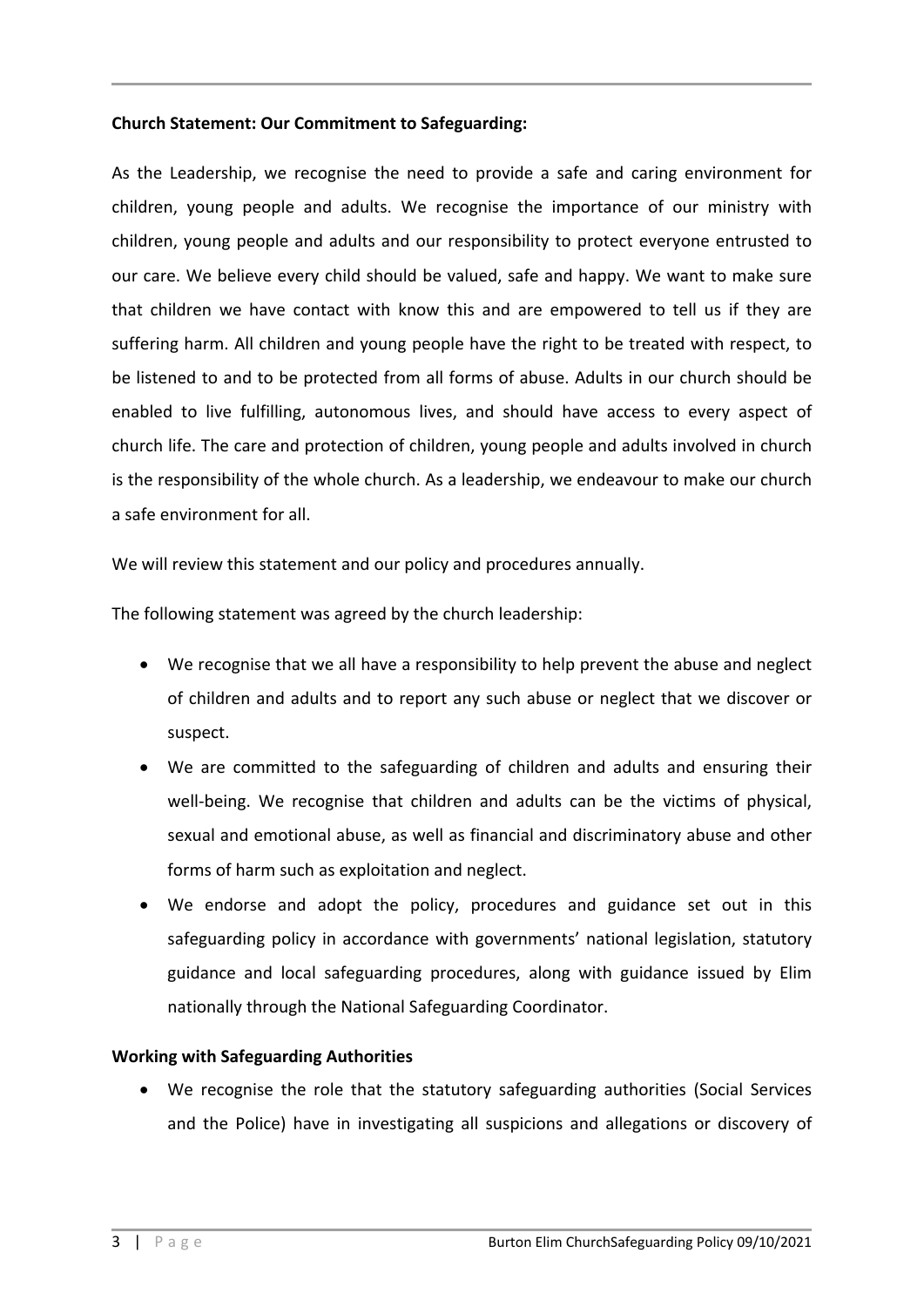child abuse and the abuse of adults and will cooperate fully with all agencies to protect those at risk of harm or abuse:

- Children's Social Services (or equivalent) has lead responsibility for investigating all allegations or suspicions of abuse where there is a concern about a child.
- Adult Social Services (or equivalent) has lead responsibility for investigating all allegations or suspicions of abuse when concerned about the welfare of an adult.
- Where an allegation suggests that a criminal offence may have been committed then the police should be contacted as a matter of urgency.
- Having liaised with the statutory authorities, please inform National Safeguarding coordinator, Sarah Bale.
- We will follow the requirements for UK legislation in relation to safeguarding children and adults and good practice recommendations.
- We will act in accordance with national and local safeguarding guidance such as laid out in Working Together to Safeguard Children 2018 and acknowledge that "safeguarding children is everyone's responsibility" and that "everyone who comes into contact with children and families has a role to play".
- We will liaise with the local statutory safeguarding partnerships such as the Local Safeguarding Children Board (LSCB), Safeguarding Adult Board (SAB) or any other local safeguarding mechanisms.
- We are committed to building constructive links with statutory and voluntary agencies involved in safeguarding and sharing relevant information.

# **Promoting a Healthy Church Culture**

- We respect the rights of children as described in the UN Convention on the Rights of the Child. We value and respect children and want to hear their voices.
- We accept the UN Universal Declaration of Human Rights and the International Covenant of Human Rights, which states that everyone is entitled to "all the rights and freedoms set forth therein, without distinction of any kind, such as race, colour, sex, language, religion, political or other opinion, national or social origin, property, birth or other status".
- We understand the importance of creating a welcoming and inclusive, safe and healthy environment and are committed to ensuring that we meet the requirements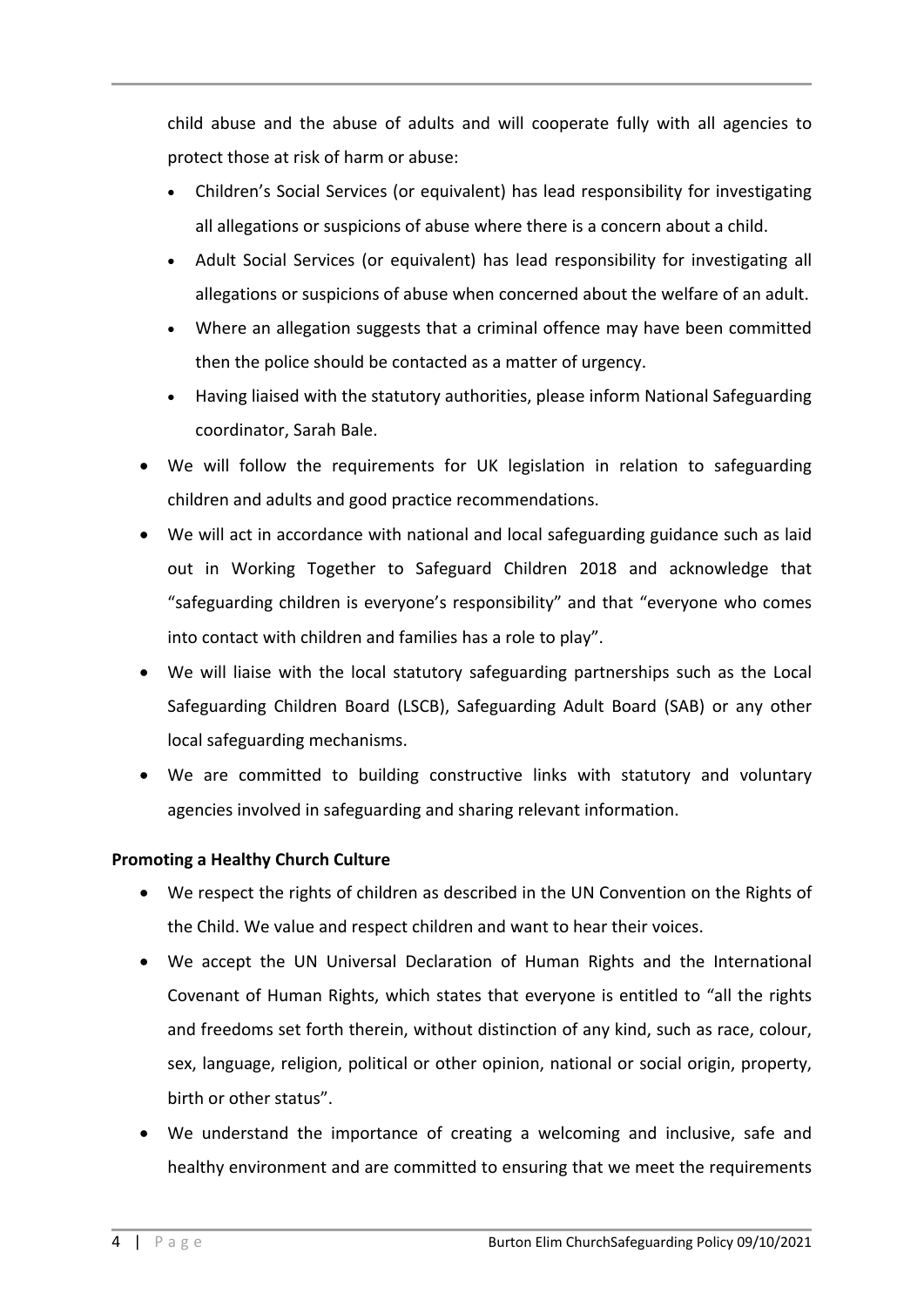of the Equality Act 2010, implementing all other relevant legislation as part of safeguarding.

- We recognise the personal dignity and rights of adults and will ensure all our policies and procedures and practice guidance reflect this, so that adults can have access to every aspect of the life of our church.
- We are committed to supporting parents and families and ensuring that our church is a safe place for all.
- The church has appointed a Safeguarding Coordinator and a Deputy Safeguarding Coordinator as points of reference, to act on all allegations or suspicions of abuse in reporting to the statutory safeguarding authorities. In our commitment to openness, should anyone have a concern that our church or the Safeguarding Coordinator(s) have not dealt appropriately with a safeguarding concern we would encourage that person to make contact with Elim's National Safeguarding Coordinator or to make a direct referral to Social Services or the Police.

## **Commitment to those Serving Children and Adults**

- We commit to providing safeguarding training and development opportunities for all our workers (paid and voluntary) and will regularly review the training needs. We will also support, resource, monitor and provide supervision to all those who undertake work with children or adults, and those in positions of trust.
- We also commit to providing induction training for all those working with children and adults.
- We take seriously our responsibility for ensuring that everyone is safe in our care and that their dignity and rights are maintained.

# **Safeguarding under Specific Circumstances**

- We commit to supporting, listening to, and working towards healing for everyone affected; either directly or indirectly by any form of abuse.
- We are a welcoming church, which recognises that in following the mission of the church we may have sexual offenders join us. In such circumstances we will talk with the person concerned, and with any safeguarding professional involved to ensure that their involvement in church does not compromise the safety and well-being of children or adults. To ensure this we will take appropriate and proportionate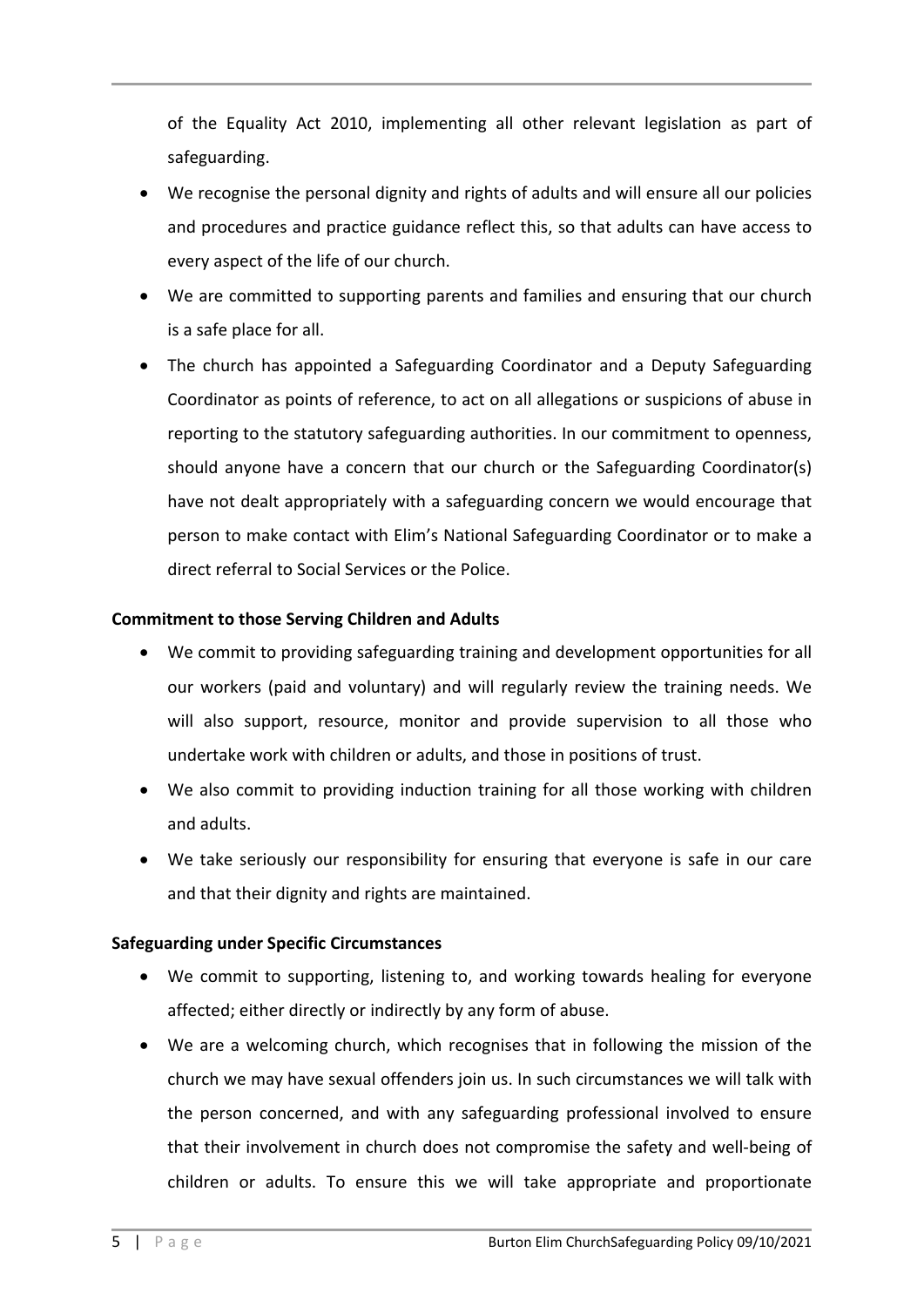measures, including working with relevant partners to complete a risk assessment and asking the individual to adhere to a safeguarding agreement.

- We recognise the personal dignity and rights of adults who find themselves victims of forced marriage or modern slavery and will ensure all our policies and procedures reflect this.
- Where working outside of the UK, concerns will be reported to the International Missions Director who will liaise with the National Safeguarding Coordinator in addressing any safeguarding concerns following the Elim Missions safeguarding procedures.
- Where an allegation or suspicion of abuse is made against someone working with children, or adults, or is in a position of trust, then the safeguarding officer(s) will make contact with the Regional Leader and the National Safeguarding Coordinator for advice.

The Regional Leader can be contacted on:

# **Paul Hudson paul@northeastmidlands.org.uk 07792 426 592**

The National Safeguarding Coordinator can be contacted on:

# **Sarah Bale safeguarding@elim.org.uk 07814 783 855**

# **Working with Elim Nationally**

- Where the Safeguarding Coordinator(s) are unsure what action to take, then it is the expectation of the Leadership that advice will be sought from the National Safeguarding Coordinator at Elim International Centre, and that the Safeguarding Coordinator(s) would follow the mechanisms or actions recommended by Elim.
- Any contact with Social Services or any other Statutory Safeguarding authority must be declared to National Safeguarding Coordinator, Sarah Bale.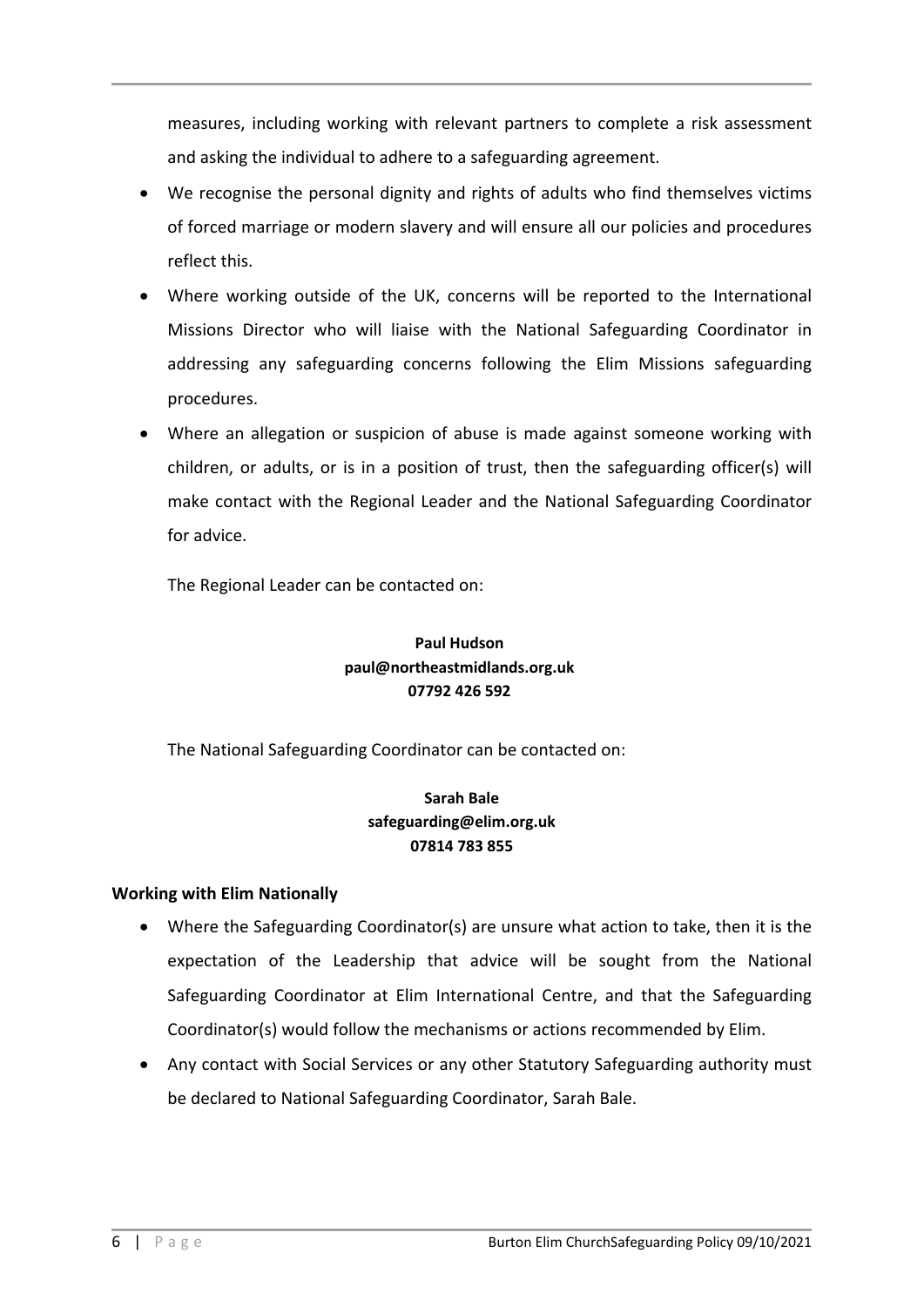A copy of our safeguarding policy has been lodged with the National Safeguarding Coordinator at Elim International Centre and all updates to the policy will be sent at least annually.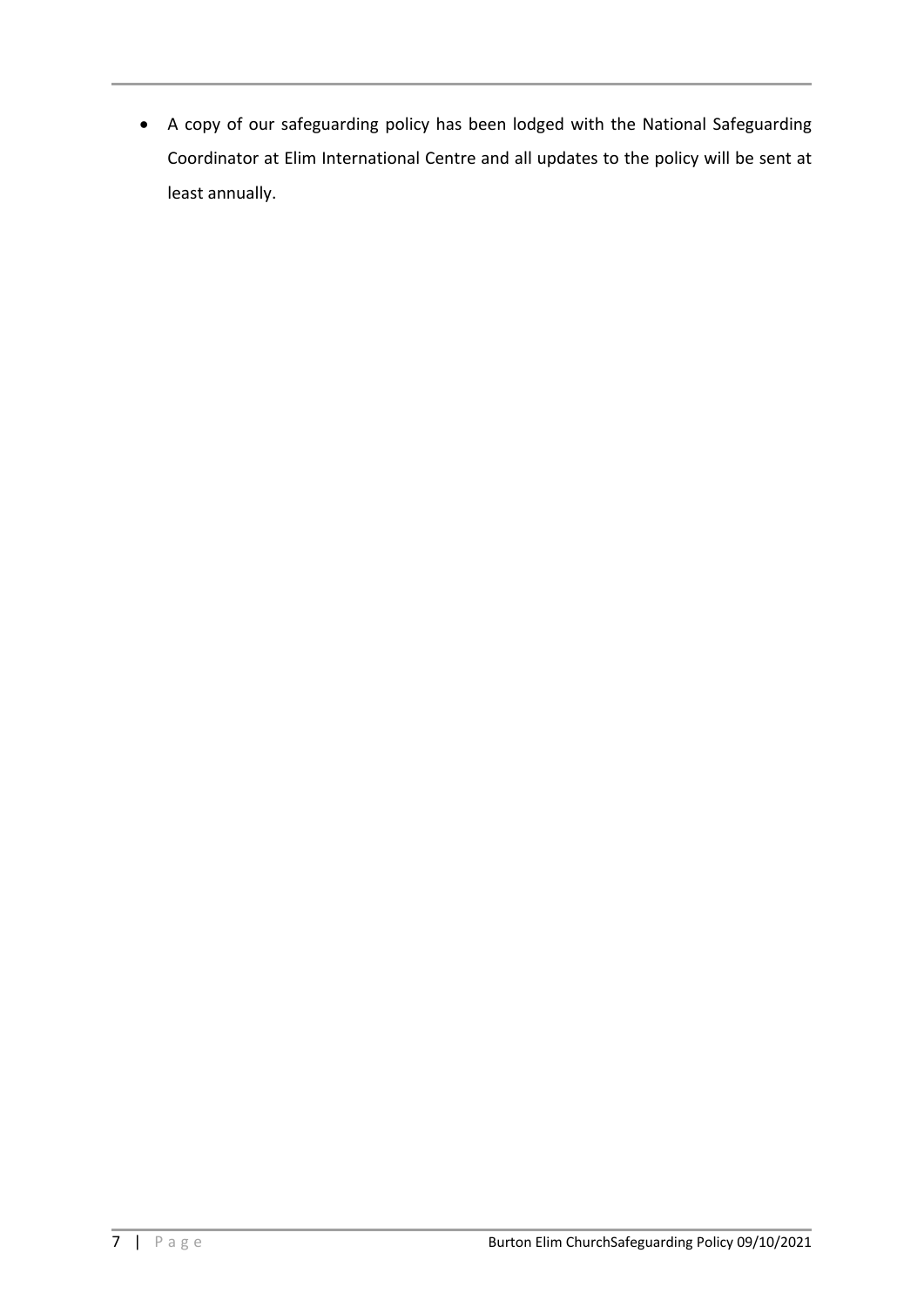# **Safeguarding Policy**

- It is the expectation that all those working with children and with adults have access to the church safeguarding policy and will have read it and agreed to fully adhere to the policy, procedures and practice guidelines, as condition of continuing in their role.
- The safeguarding policy should also be available to parents, carers and all others within the church.

In providing this detailed statement about safeguarding children and adults within our church, in the services, groups and activities we provide, along with the interaction we have outside of these events, including through social media and other electronic communication means, we hope to demonstrate our commitment to ensuring the safety of all. We endeavour to provide a healthy and safe church culture where the welfare of the child, young person and adult is paramount.

Whilst recognising that the very nature of safeguarding means that we have to respond to allegations both sensitively and confidentially, this does not mean secretively. We strive to be open, transparent and accountable. This means seeking advice and liaising with Social Services, Police and other agencies as necessary.

Signed by or on behalf of the Leadership:

**Signed by or on behalf of the Leadership**

**Signature**

**Name** Matthew Rimmer

**Date of signing** 09/10/2021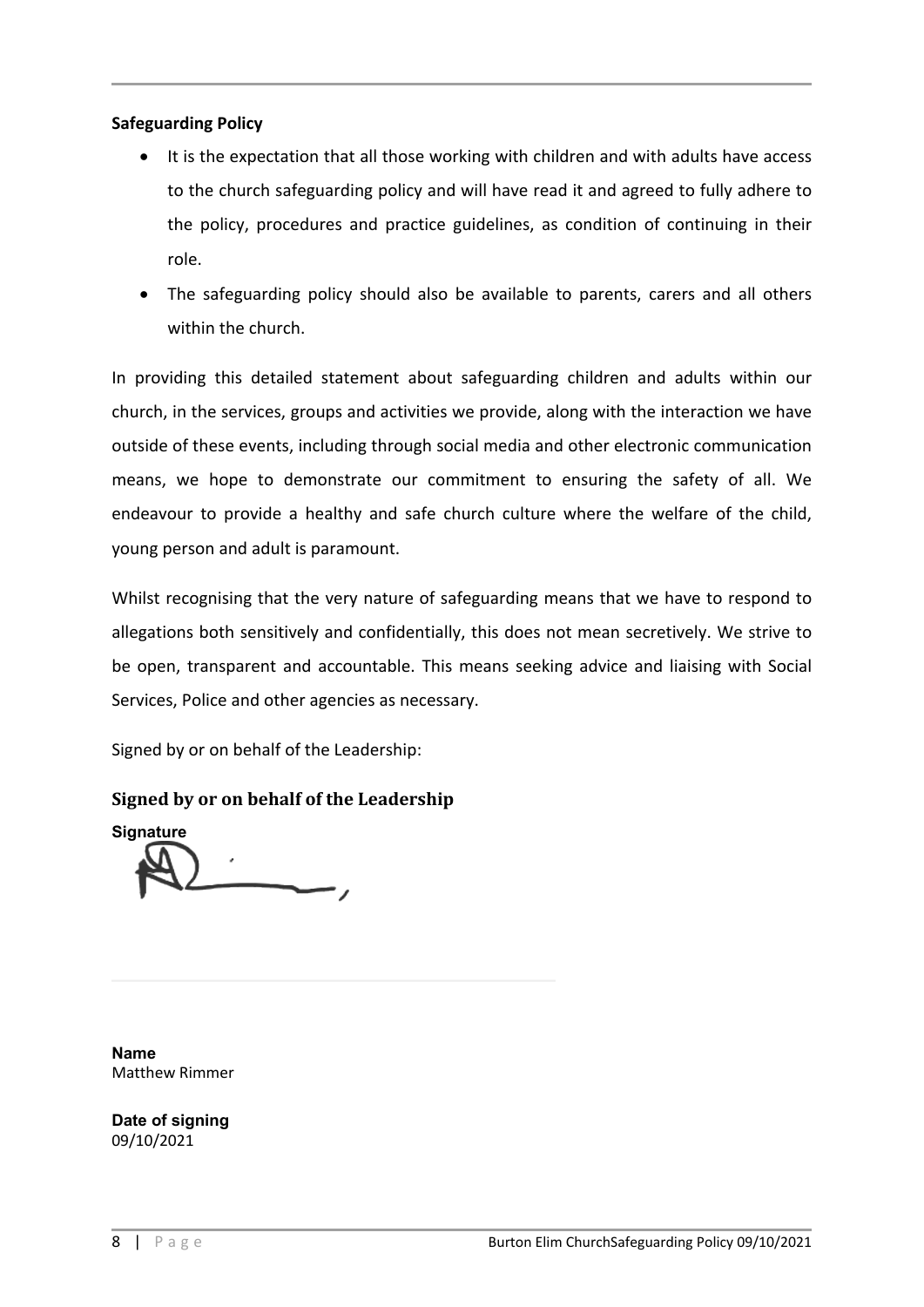#### <span id="page-11-0"></span>**Safeguarding Procedures:**

#### **Safeguarding Awareness**

Child abuse or abuse against an adult can be a difficult and complex issue to understand. A person may abuse or neglect by inflicting harm or failing to prevent harm. Children and adults in need of protection may be abused within a family, an institution or a community setting. Very often, the abuser is known or is in a trusted relationship with the child or adult. Research shows that abuse can be perpetrated by males and females, by adults and by children, as well as those in positions of trust and authority. Sadly, people in such positions have misused their power and authority within churches to abuse.

The four main categories of child abuse are physical, emotional, sexual abuse and neglect. It is important to note that a child may be suffering from more than one form of abuse. Safeguarding professionals must assess if they need to intervene in order to protect a child and this is based on whether it is felt a child is suffering from, or likely to suffer from, significant harm. There are other forms of abuse (such as child sexual exploitation) which come under these four main headings when instigating a child protection plan.

Adults are in need of protection due to physical, sexual, psychological (which includes emotional abuse) and neglect (including self-neglect) as well as financial, institutional, discriminatory abuse, modern slavery, trafficking and domestic violence. Detailed definitions, signs, and symptoms of abuse, are included in the appendices.

As a Leadership, we will endeavour to ensure that children and adults are provided with information on where to get help and advice in relation to abuse, discrimination, bullying or any other matter of concern. As a leadership, we recognise that for many victims/survivors of abuse, where the abuse has taken/takes place within the context of the church or by someone professing a Christian faith, it can have an impact on their spiritual development.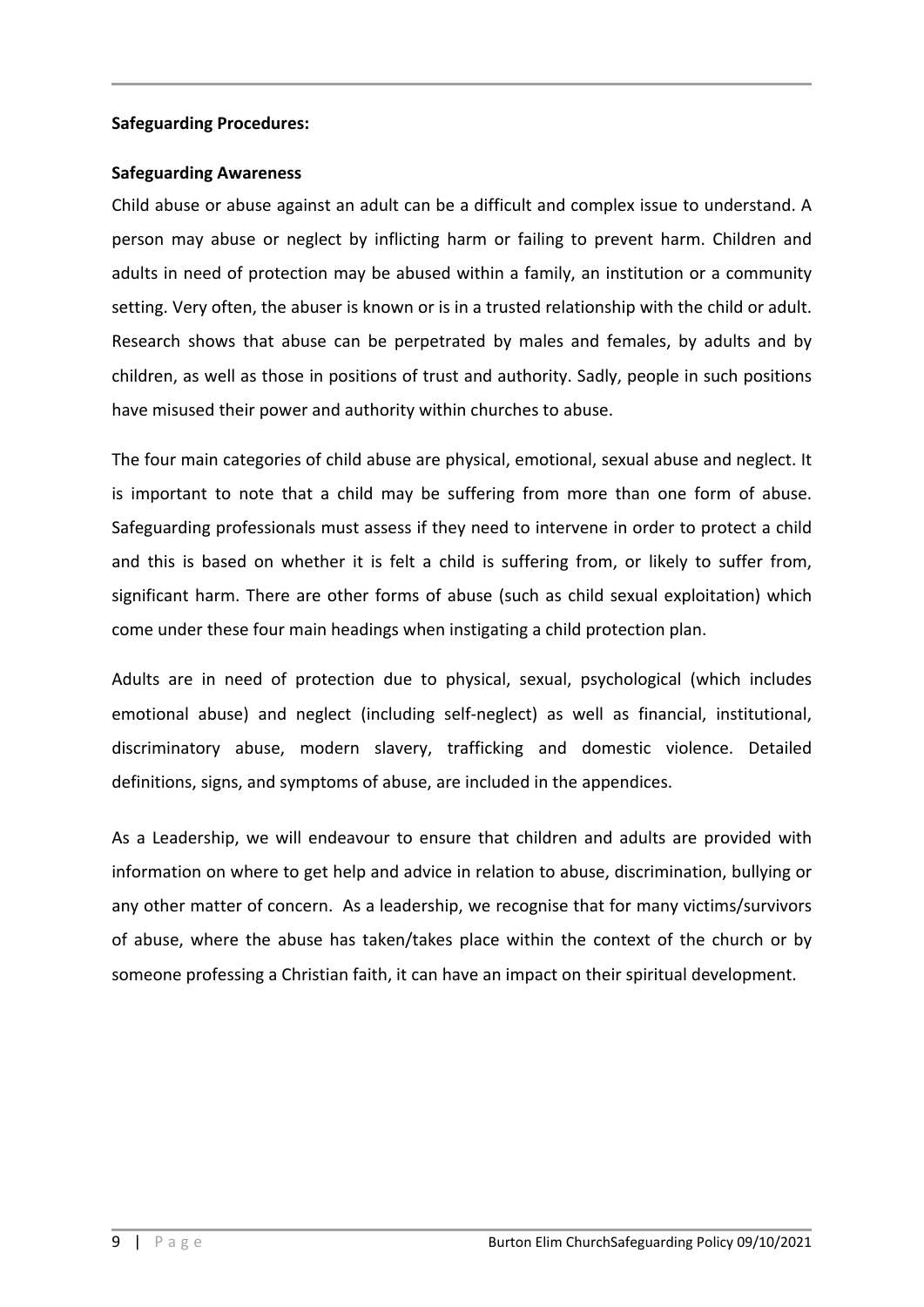## **Safeguarding Coordinators**

The Leadership have appointed a Safeguarding Coordinator and a Deputy Safeguarding Coordinator to respond to any safeguarding concern or suspicion of abuse. The Leadership fully supports them in their role of acting in the best interest of the child or adult and reporting to the statutory authorities all allegations or suspicions of abuse.

## **Responding to allegations or suspicions of abuse**

All safeguarding concerns should be immediately reported to the **Safeguarding Coordinator** or **Deputy Safeguarding Coordinator** in the church. No one in receipt of a disclosure of abuse, or suspicion of abuse should investigate the matter.

As a Leadership we have nominated the following to act as our safeguarding coordinator:

**Matthew Rimmer 07533059493 matt.rimmer@burtonelim.com Safeguarding Coordinator (children & adults)**

They are to act as our **Safeguarding Coordinator** on behalf of the church in dealing with any allegation or suspicion of abuse or neglect, including referring the matter on to the statutory authorities.

In the absence of the **Safeguarding Coordinator**, then the report should be made to the **Deputy Safeguarding Coordinator**:

> **Jonathan Davies 07854841896**

**Gerry Holmes 01283532102**

**Deputy Safeguarding coordinator (children & adults)**

**Deputy safeguarding coordinator (children & adults)**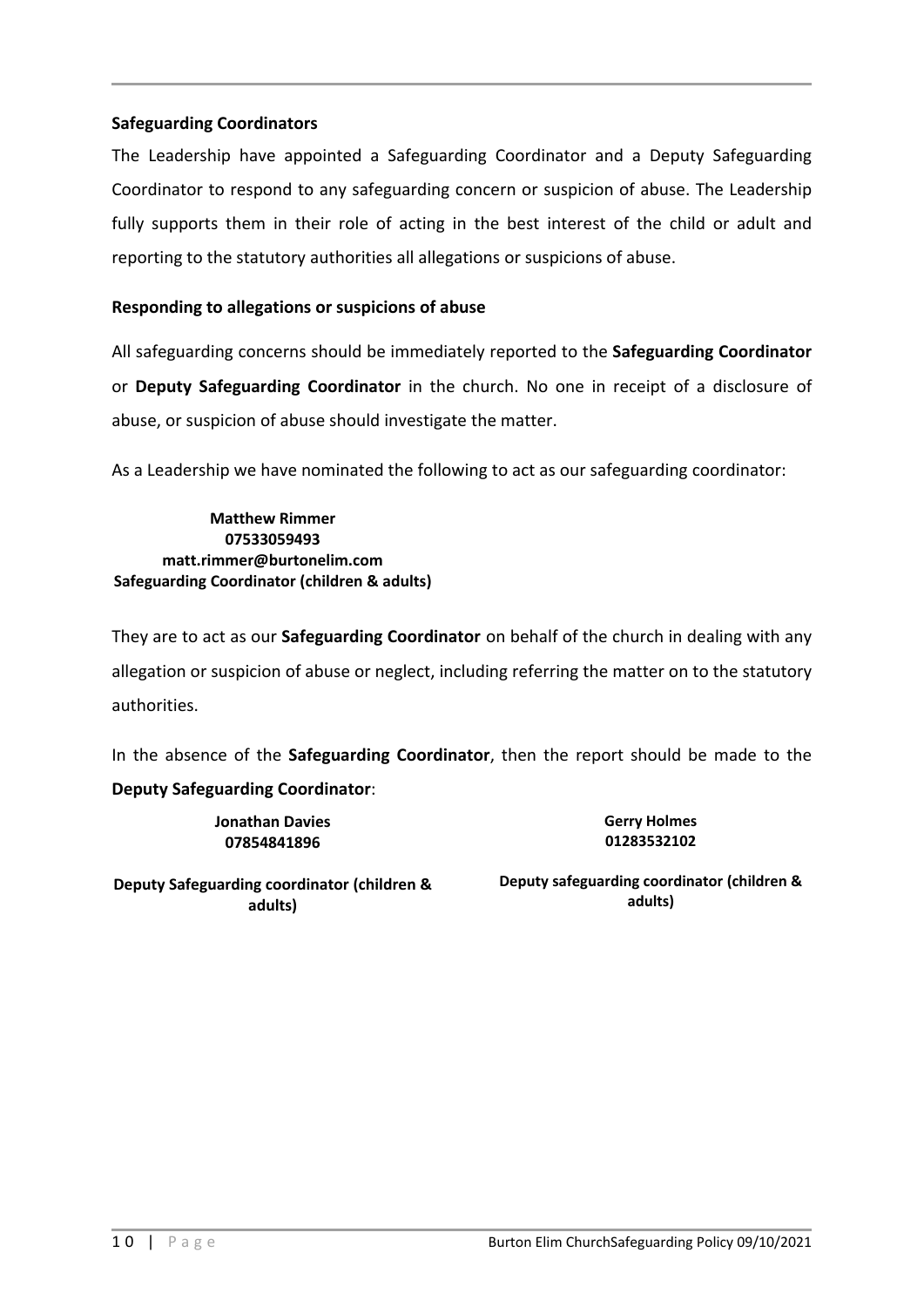In the absence of the **Safeguarding Coordinator** or **Deputy Safeguarding Coordinator,** seek advice from your Pastor or member of the Leadership Team, who will then seek regional support and contact the National Safeguarding Co-ordinator.

Where someone has passed information to the **Safeguarding Coordinator** or **Deputy Safeguarding Coordinator** and believe this has not been responded to appropriately, then they should make a direct referral to Social Services or the Police. As a Leadership, we make this statement to demonstrate our commitment to safeguarding children and adults.

If unsure whether to report a matter to Social Services or the Police, advice should be sought from the National Safeguarding Coordinator.

# **Role of the Safeguarding Coordinator**

The **Safeguarding Coordinator** or **Deputy Safeguarding Coordinator** will collate and clarify the precise details of the allegation or suspicion of abuse and where abuse is suspected will pass this information onto the statutory authorities who have a legal duty to investigate.

Where the concern is about a child, the **Safeguarding Coordinator** will contact Children's Social Services.

# **Children's Social Services**

# **Staffordshire County Council's First Response Service 0800 1313 126 Monday to Thursday: 8:30am – 5:00pm Friday: 8:30am – 4:30pm**

# **Out of Hours (Emergency Duty Team): 0345 604 2886 Mobile: 07815 492613**

Where the concern is about an adult in need of protection, the **Safeguarding Coordinator** will contact Adult Social Services.

# **Adult Social Services:**

# **Staffordshire and Stoke-on-Trent Adult Safeguarding Partnership Board 0345 604 2719 Monday to Thursday: 8:30am – 5:00pm Friday: 8:30am – 4:30pm**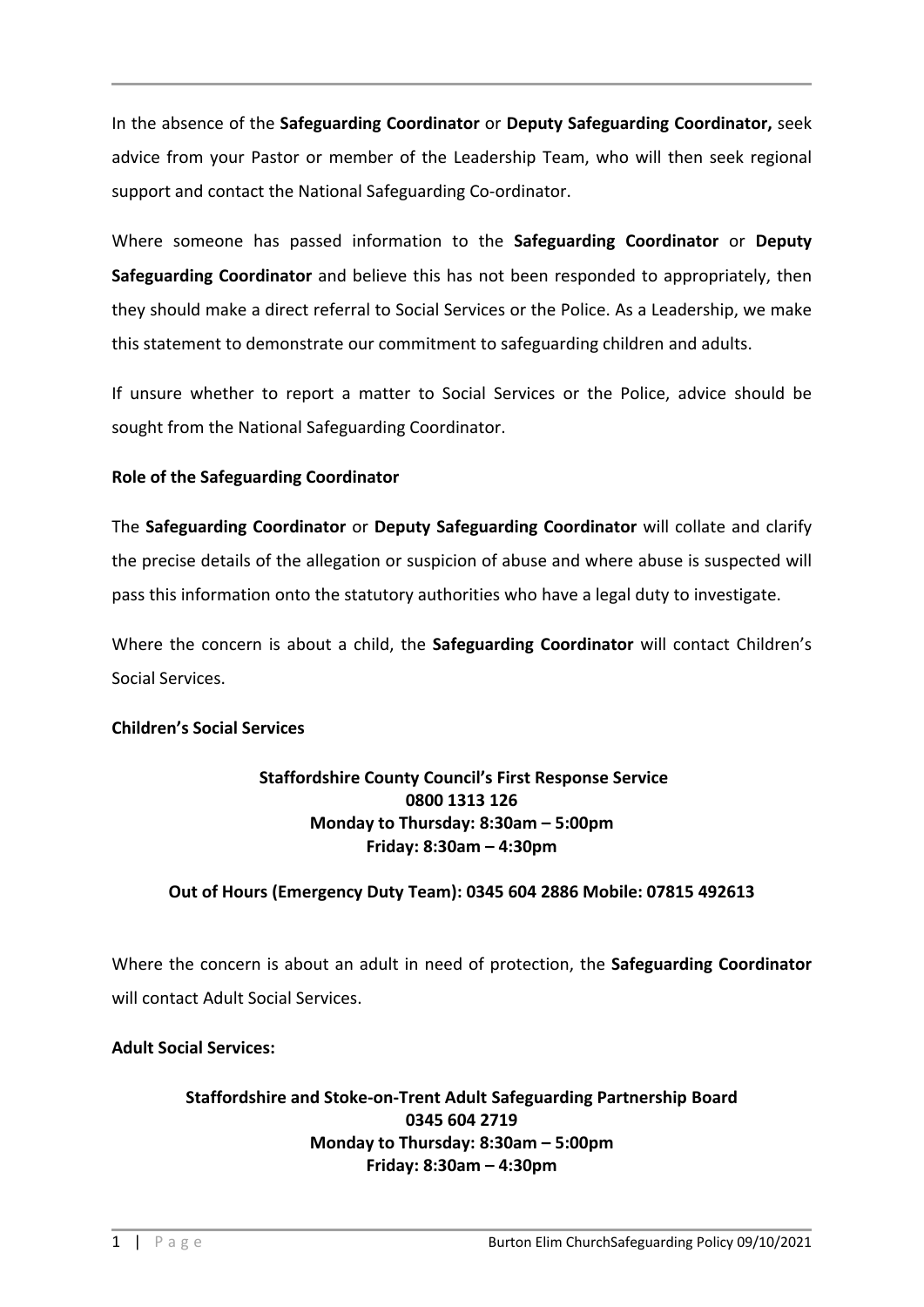#### **Out of Hours (Emergency Duty Team): 0345 604 2886**

Where concerned that a crime may have been committed, or where concerned about the immediate danger of a child or an adult then contact should be made to the Police dialling 999, or through making contact with the Police Child Protection Team.

#### **Police Child Protection Team**

#### **In an emergency contact 999**

#### <span id="page-14-0"></span>**Practice Guidance:**

#### **Welcoming environment**

Our churches should be safe places for everyone, children and adults, where all feel welcomed, valued, respected and cared for. We can promote this by ensuring that our buildings are accessible, recognising the limitations that the design of some buildings create and addressing this, along with the acoustics and lighting. We should also be careful to use appropriate language and suitable vocabulary that can often reflect people's attitudes towards others.

Church is not simply meeting for collective worship on a Sunday, but can involve many different groups and activities, across the age range, throughout the week, and at different times day and night. We can work with children and young people through children's groups, Sunday school classes, youth meetings, communicating online by text, social media, and app services. Our work with adults at risk of harm can include through foodbanks, money advice, homeless projects, luncheon clubs for older people and we can connect with young people and adults through Street Pastors and other community outreach projects. Our church activities are not confined solely to a church building and we can meet in people's homes for Bible reading or other activities. Church also involves camping, and residential or outdoor activities. We also provide pastoral care in people's homes and counselling support. With the various activities we are involved in as a church, it is important that we understand the safeguarding considerations and undertake risk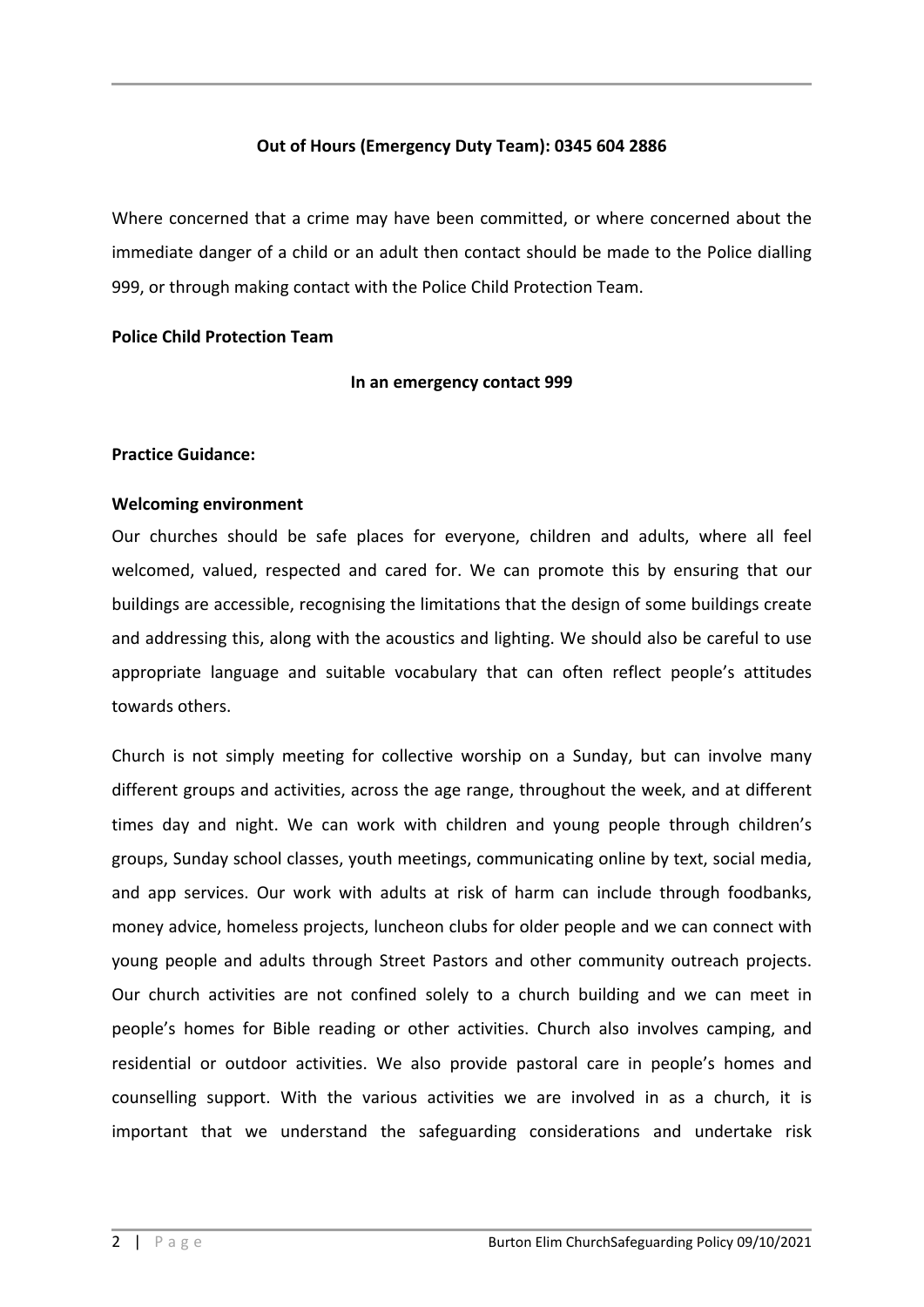assessments for the various activities, enforcing clear guidelines for all in positions of trust in church.

As a church working with children, young people and adults we wish to operate and promote good working practice. This will enable workers to run activities safely, develop good relationships and minimise the risk of false accusation.

#### **Safer recruitment**

# **(preventing harm through screening to ensure only suitable people work with children and adults)**

As a Leadership, we will ensure all workers are appointed, trained, supported and supervised in accordance with government guidance on safe recruitment.

This includes ensuring that:

- There is a written job description / person specification for the post
- Those applying have completed an application form and a self-declaration form
- Those short listed have been interviewed
- Safeguarding has been discussed at interview
- Written references have been obtained, and followed up where appropriate
- Qualifications where relevant have been verified
- A criminal record check (Disclosure and Barring Service (DBS) check or equivalent) has been obtained in accordance with the position that the person has applied for, where necessary
- As a church we will comply with the Code of Practice requirements concerning the fair treatment of applicants and the handling of information
- A suitable training and induction programme is provided for the successful applicant
- The applicant has access to, and has read the church safeguarding policy and knows how to report concerns to the **Safeguarding Coordinator**.
- The applicant has completed a probationary period
- Suitable ongoing support and supervision is provided
- An annual suitability declaration is completed

# **Further details of safer recruitment can be found on ELIMNET.**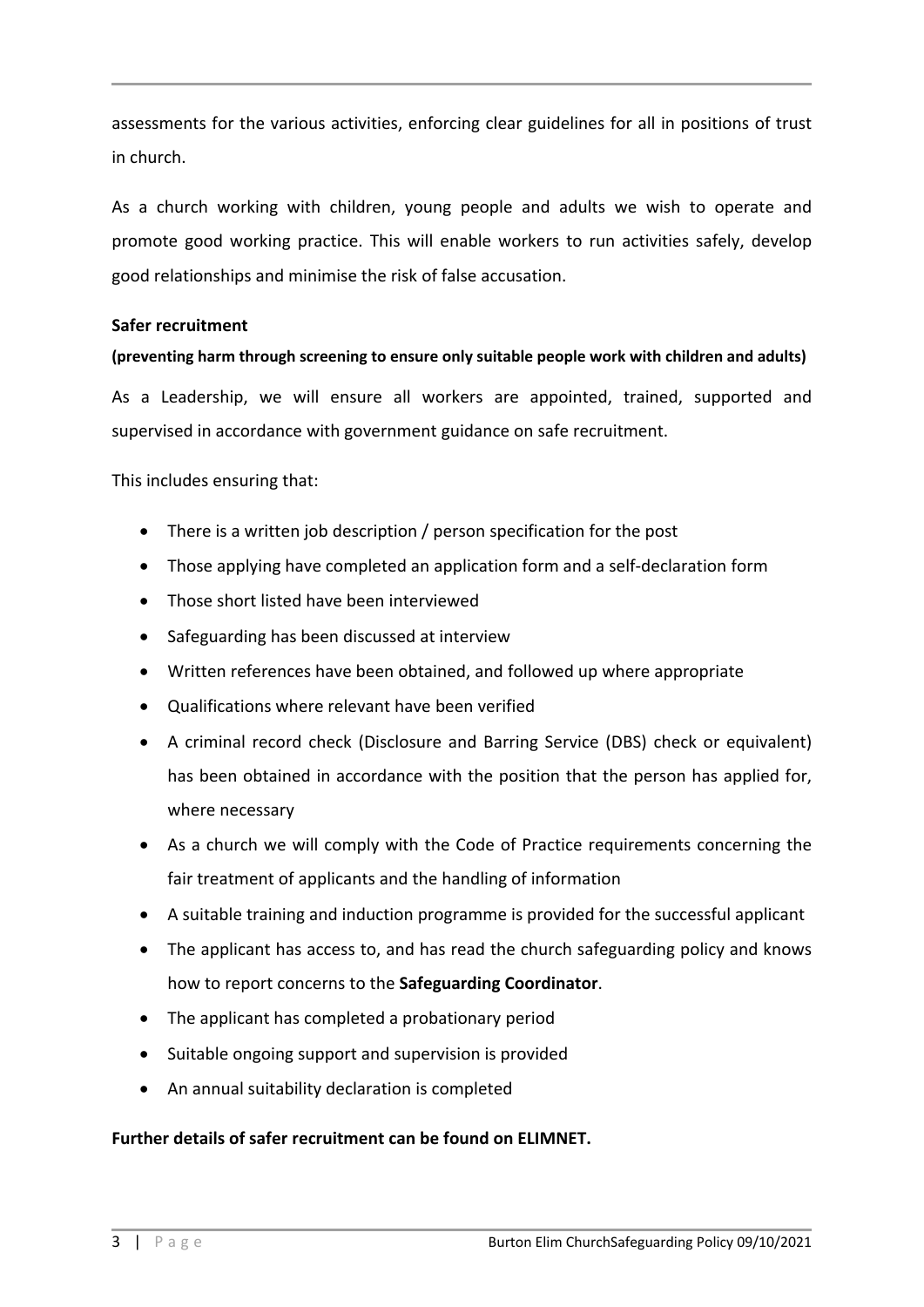## **Codes of Conduct**

As a Leadership, we are committed to supporting all workers and ensuring they receive support and supervision. All workers will be issued with a code of conduct towards children, young people and adults. A code of conduct towards children, young people and adults should be drawn up in consultation with the **Safeguarding Coordinator** and activity leaders that all workers agree to follow. It is important there is a culture of dignity and respect towards those being cared for. This can be achieved by workers:

- understanding our safeguarding policy and good working practice
- listening to children, young people and adults
- respecting boundaries and the privacy of those being cared for
- knowing how to deal with issues of discipline in line with our code of conduct

## **Providing pastoral care**

It is important that anyone seeking pastoral care knows exactly what to expect in terms of good conduct, that those caring for them are accountable and that any boundaries set are respected.

In addition:

- Those providing pastoral care should avoid any behaviour that may give the impression of favouritism
- Workers should be aware of the limits of their own ability and competence and seek further help when dealing with situations outside their expertise
- There should be clear guidelines where workers are involved in any aspect of personal finance such as collecting benefits or pension or going shopping for someone to ensure financial integrity

# **Training and Supervision**

All workers (whether paid or voluntary), will be provided with appropriate training and given the opportunity to develop their skills so that they feel supported and valued in the work they undertake. As a Leadership, we commit to ensuring all workers are supervised (where possible by a named individual who arranges regular meetings) where concerns or issues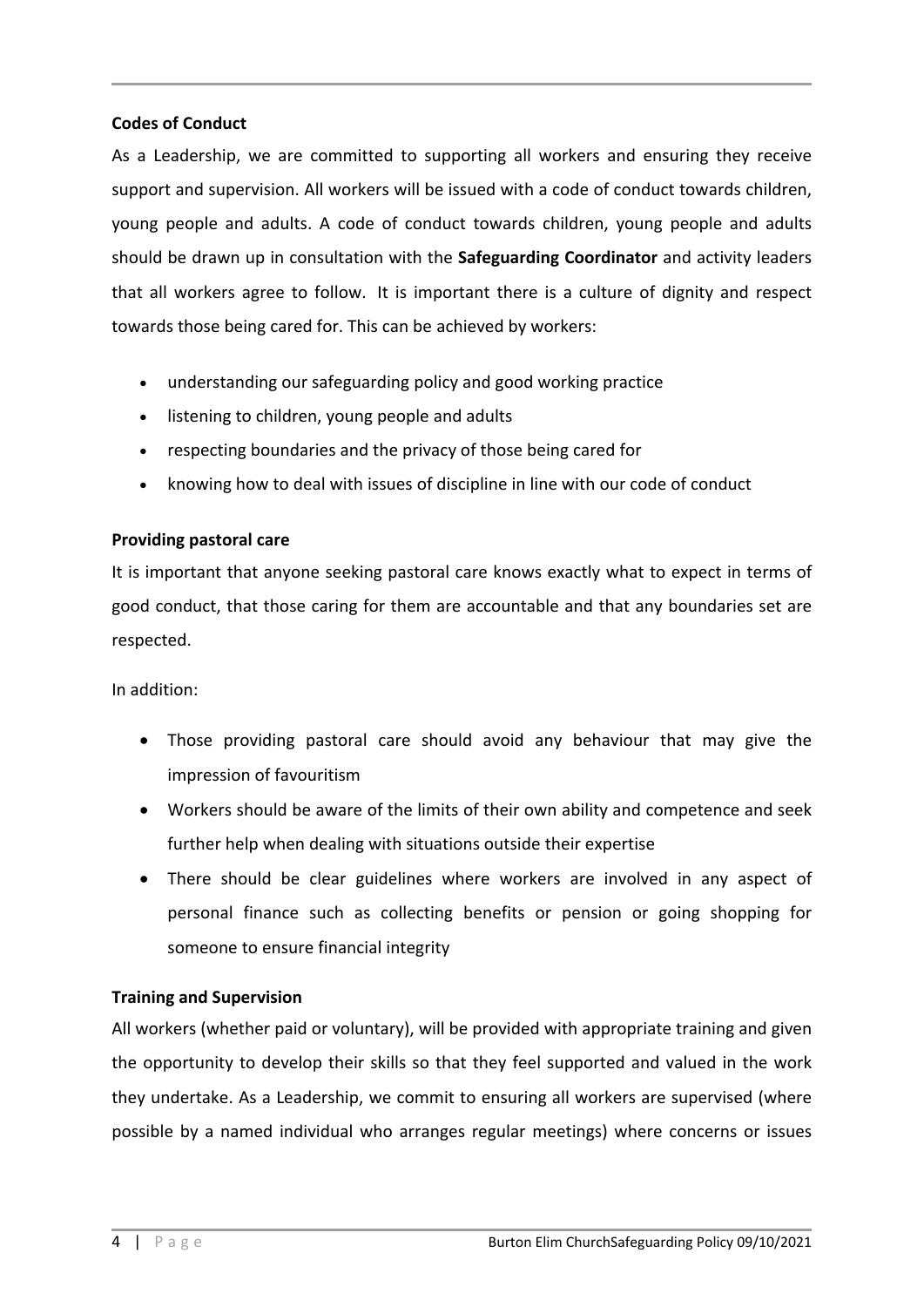can be raised, work related or personal. It is also the role of the supervisor to ensure all training needs are met.

#### **Team Meetings**

The leadership recognises the importance of team meetings. These should be convened on a regular basis and should provide an opportunity for ideas and issues to be aired, concerns expressed and feedback given.

## **Confidentiality**

Every effort should be made to ensure that confidentiality is preserved; this needs to be balanced with the need to protect a person who has been or is at risk of abuse. All those working with adults must be clear that it is not possible to keep information about suspected or actual abuse confidential. In order to protect the adult at risk of harm, or others at potential risk means that this will need to be reported to the **Safeguarding Coordinator.**

## **Self-determination and independence**

Adults have a right to self-determination and independence. No one should be making decisions for anyone except in particular circumstances. Where, for example, the mental capacity of the individual is impaired, where a crime is being committed, or where children may be harmed because of adults' inaction then the matter will need to be reported to the **Safeguarding Coordinator**. Sometimes an adult can put themselves in situations that others would judge to be inappropriate or abusive in the exercising of their own choice and autonomy. In such circumstances, where unsure what actions to take, the **Safeguarding Coordinator** should seek advice from the National Safeguarding Co-ordinator.

# **Supporting those affected by abuse**

As a leadership we are committed to offering pastoral care and support to individuals who are part of our church or who we have contact with who may have been affected by abuse, working with statutory agencies as appropriate.

We recognise that pastoral care needs differ from person to person and by the nature of the harm that a person has endured. Those affected by abuse are often dealing with complex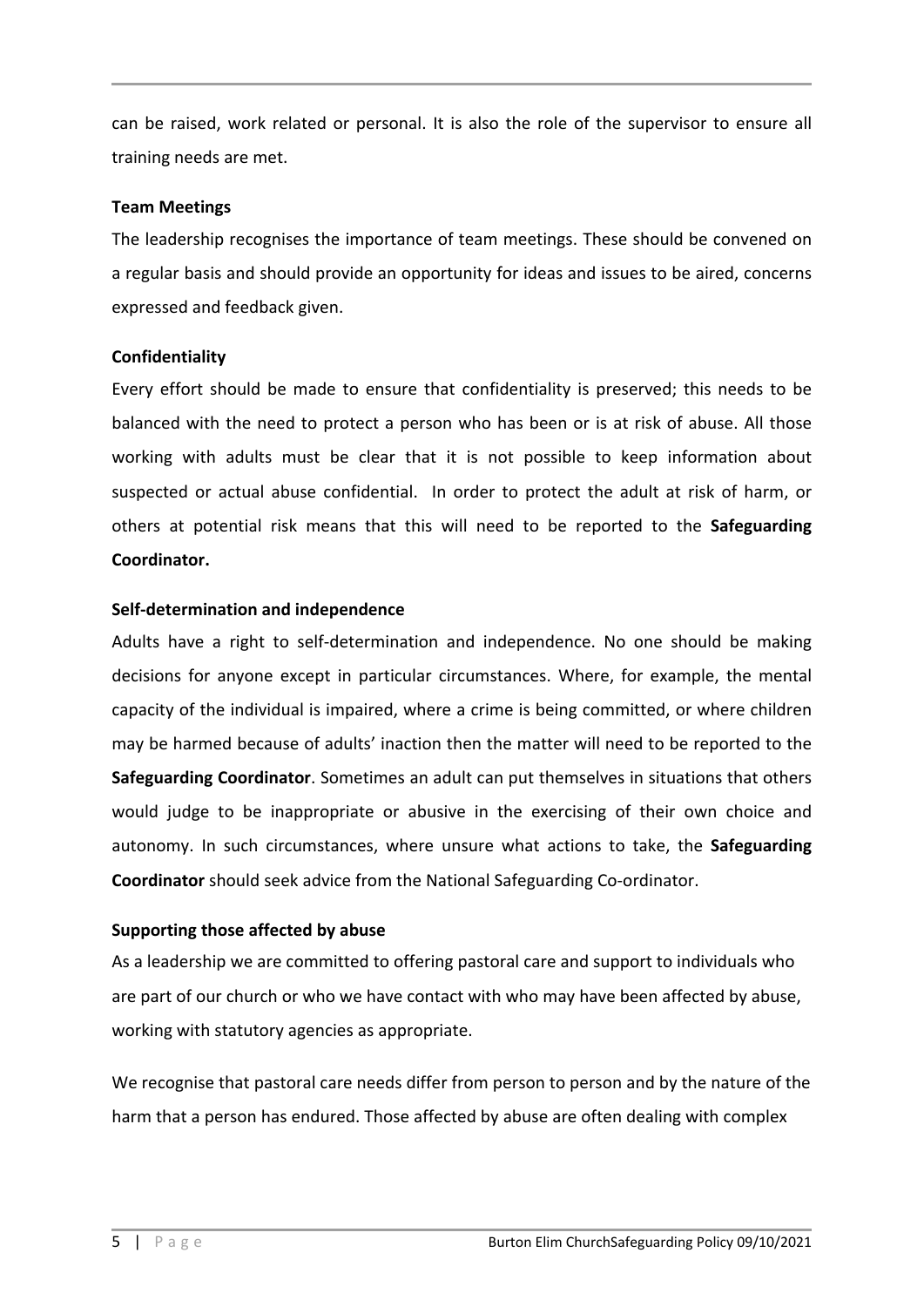issues, recognising this, we offer pastoral care and support and would seek (providing the individual has given permission) to contact counselling agencies, as required.

# **Departments and activities within Elim**

All departments and activities within Elim are expected to adhere to the national safeguarding policy and to develop safeguarding guidelines (procedures and practice guidance) for the protection of children and adults at risk of harm. This includes, but is not limited to; Elim International Missions, Regents Theological College, Limitless Children's and Youth Ministry (including festivals and national and youth events), all Regional Elim Family Gatherings (River Camp, Ignite and all other Elim festivals and camps).

Wherever an activity is undertaken on behalf of Elim involving children, young people or adults at risk, suitable safeguarding arrangements should be followed.

Where working in partnership with other churches or groups e.g. ecumenical youth event, the Elim church should ensure there is a suitable safeguarding policy, which includes reporting to the National Safeguarding Coordinator in instances where safeguarding allegations are made against an Elim worker (whether in paid or voluntary employment).

# **Responsibilities of Churches**

Each Elim church must:

- Adopt and implement a safeguarding policy and related procedures and practice guidelines
- Ensure that all those who are in a position of authority or trust or are authorised to work with children, young people or adults have been safely recruited to their role. This means they have been provided with support and supervision in undertaking their roles.
- All workers also need to have undertaken safeguarding training on appointment and at least once every two years thereafter, and been given a copy of the church safeguarding policy.
- Appoint a Safeguarding Coordinator and a Deputy Safeguarding Coordinator

The Safeguarding Coordinator should: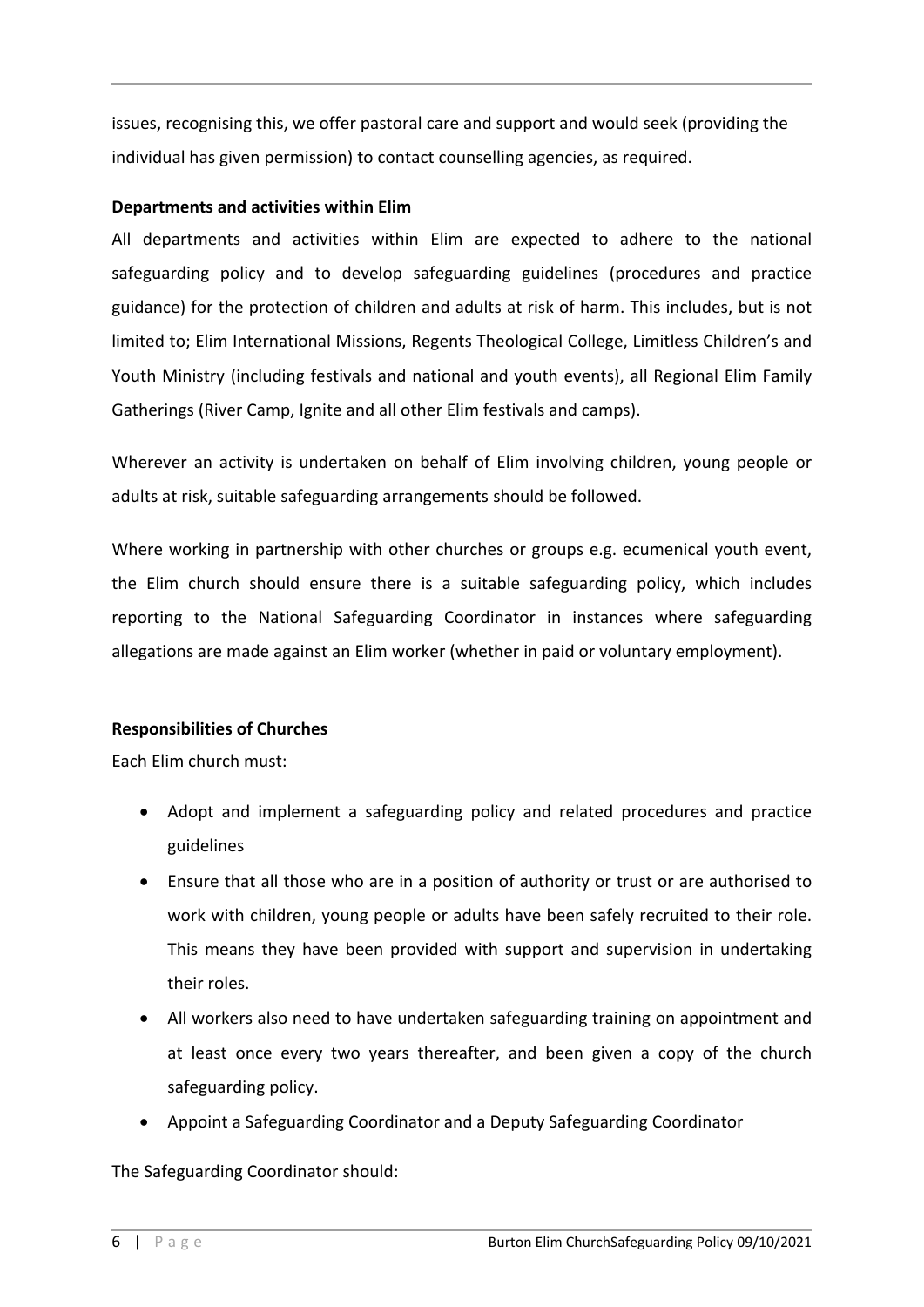- $\circ$  Report all allegations, suspicions or discovery of abuse to the statutory safeguarding authorities concerned with child protection and adult protection e.g. Children's Social Services, Adult Social Services, the Police.
- $\circ$  Inform and/or seek advice from the National Safeguarding Coordinator about any safeguarding concern
- o Inform the Regional leader about any safeguarding concern
- Contact the National Safeguarding Coordinator about any safeguarding matter that requires contact with the church insurers or may require reporting to the charity commission. This would include any allegations against workers, including volunteers or injury to a person while under the care of the church or in church premises or any action or inaction that could cause reputational damage to the church or charity.
- Contact the National Safeguarding Coordinator, along with the statutory authorities where an allegation or suspicion of abuse involves a church worker.
	- $\circ$  Where the worker is engaged in 'regulated activity', the Designated Coordinator from the Local Authority (LADO) [or similar person across UK] will need to be contacted.
	- $\circ$  Where a worker with children or adults is removed from regulated activity because of risk of harm, or resigns or retires prior to dismissal, or is dismissed then a referral to the DBS (or Access NI, Disclosure Scotland) must be made for barring consideration. This also includes where a worker/volunteer has left their position because of actions outside of their role, which indicate they may not be suitable to work with vulnerable groups.
- Liaise with Police Public Protection Teams, MAPPA agencies etc. and contact the National Safeguarding when working with someone who may present as a current risk to children or adults e.g. a sex offender attending church.

Each Elim Church Incorporated should:

 Follow the guidance issued above, and additionally, report directly to the Charity Commission or equivalent charity regulator, where dealing with a safeguarding issue deemed to be a serious incident. In addition, they should contact the national safeguarding coordinator, seek advice and make them aware of the safeguarding concern.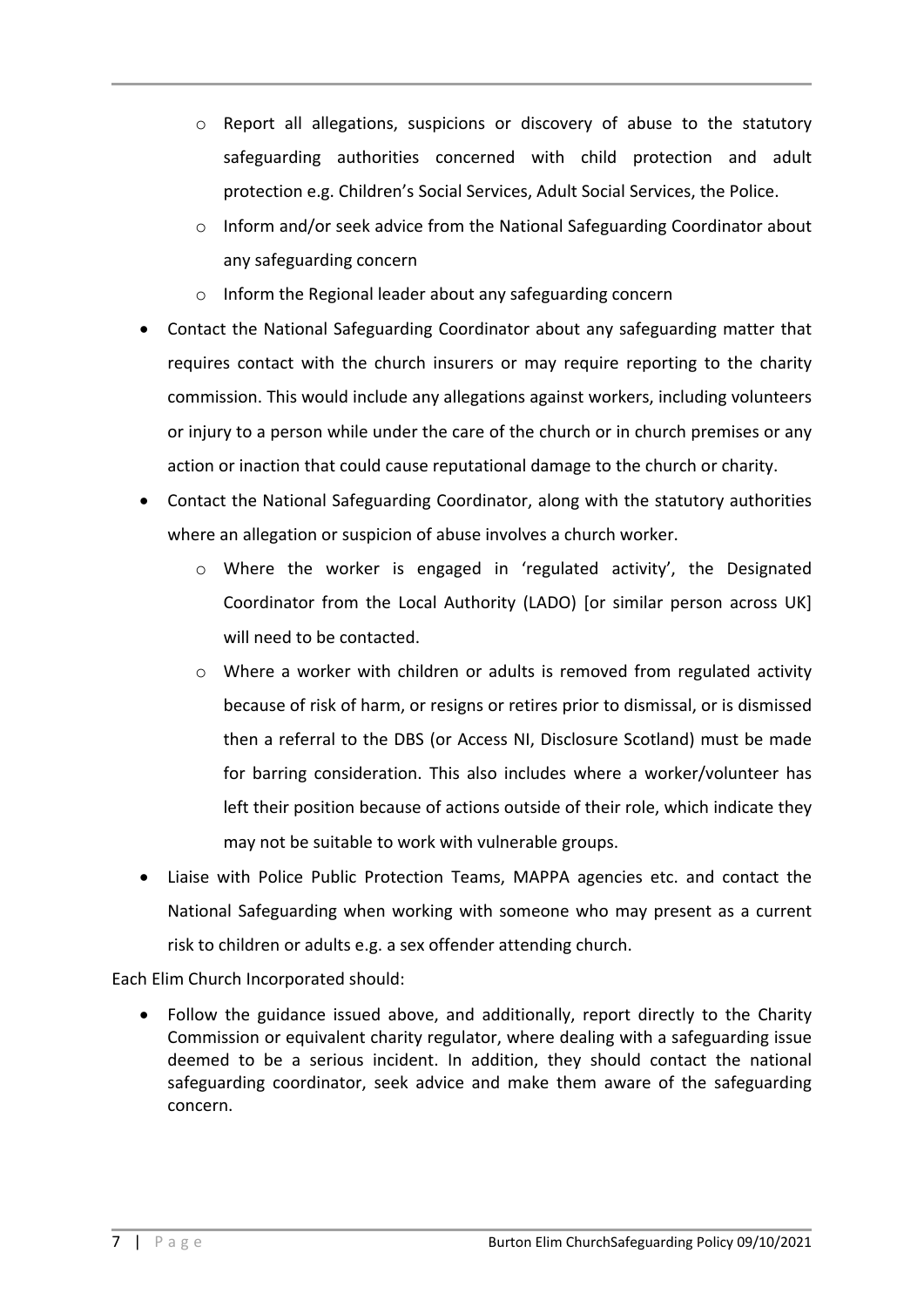#### **Elim International Missions**

The Elim safeguarding policy applies to all our Elim International Missions workers and volunteers overseas, whether planting or establishing churches within local communities, visiting on short-term mission or placed as a long-term missionary in our many locations around the world.

Whilst recognising that the cultures, within which international missions are often working may adopt different standards to the care and treatment of children, young people and adults at risk, the standards and principles adopted within the UK are expected to apply in international mission situations. The maltreatment of children and young people is contrary to Biblical values and practices and therefore cannot be tolerated.

Due regard will need to be given to the cultures within which activities are taking place, however under the expectation of applying UK standards to the practice of missions' workers, some guidance may be useful.

Workers should:

- be able to recognise situations which may present risks
- plan and organise the work and workplace so as to minimise risks as far as possible and be visible to other adults when working and talking with children
- take particular care for the needs of children with disabilities and vulnerable children as research has shown that abuse can often go unrecognised and unreported due to people's attitudes and assumptions about disability
- ensure that others know where interviews of children are taking place and that someone else is around in the building

Workers should **not**:

- spend excessive time alone with children
- take children to their personal home, or stay overnight, especially where they will be alone with you
- leave any person under 18 in charge of any children of any age, nor should children or young people attending any group be left alone at any time
- hit or otherwise physically assault children including the use of corporal punishment
- develop physical/sexual relationships with children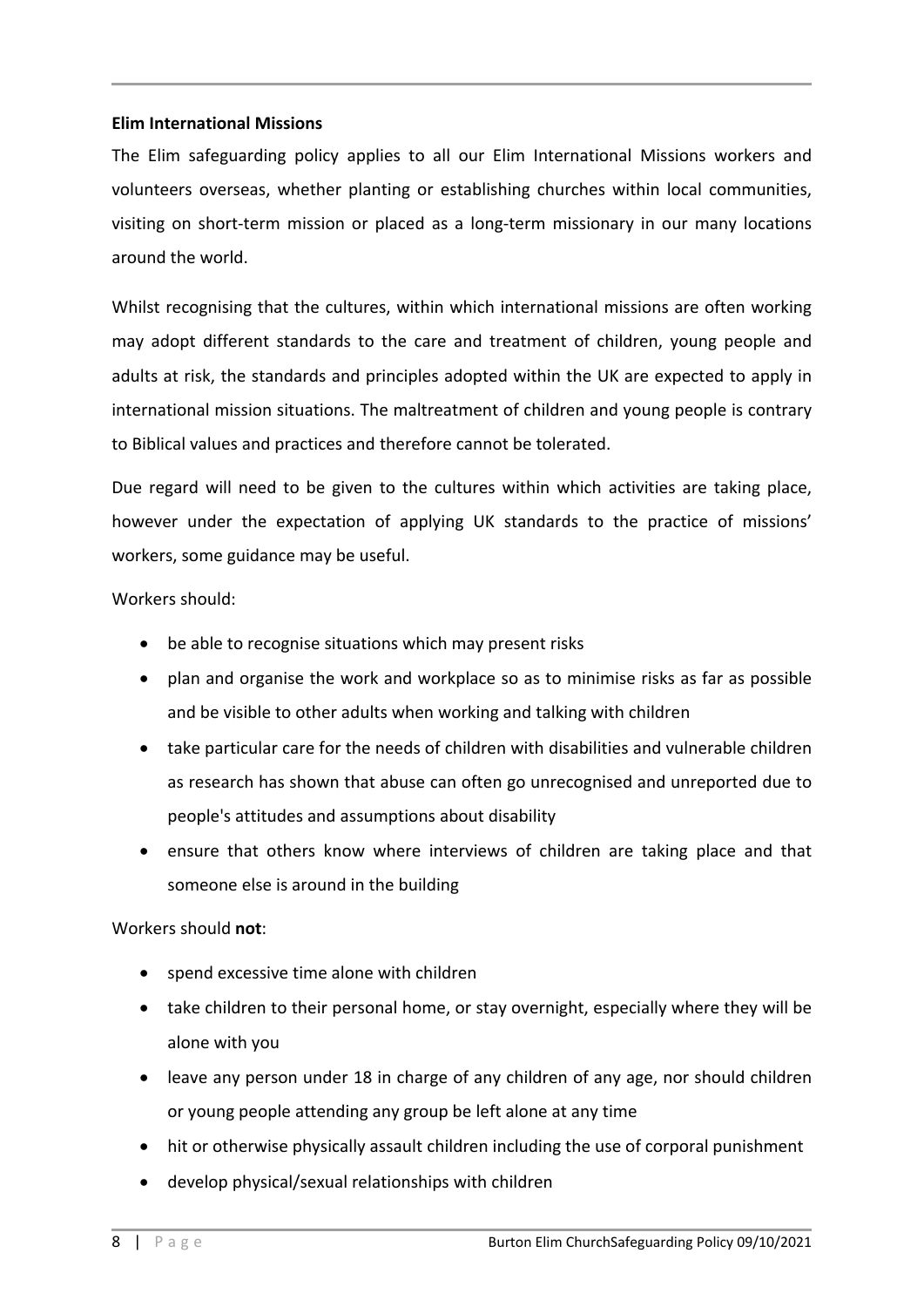- develop relationships with children which could in any way be deemed exploitative or abusive
- use language, make suggestions or offer advice, which is inappropriate, offensive or abusive.
- act in ways intended to shame, humiliate, belittle or degrade children, or otherwise perpetrate any form of emotional abuse, discriminate against, show differential treatment, or favour particular children to the exclusion of others.

# **Responding & Reporting Mechanisms**

The Elim International Director acts as the Designated Safeguarding Coordinator for all mission related activities. They are responsible for safe recruitment including DBS disclosures and for ensuring that applicants are fully apprised of the safeguarding policy. All incidents, allegations or concerns must be reported to the Director who will then liaise with the appropriate authorities to ensure good practice is followed in relation to the reporting of any allegations of abuse. The Designated Safeguarding Coordinator will seek advice from the National Safeguarding Coordinator about all safeguarding concerns.

Where an allegation is made against a worker (whether located long-term on mission or visiting on short-term mission), the Director must be informed immediately. They will then ensure that appropriate action will be taken including convening a Crisis Management Team, as appropriate.

If an allegation is made against a worker, that worker must be removed from their duties or prevented from having any further contact with children and young people or adults at risk immediately whilst necessary action is taken.

Due regard must always be taken of the laws and frameworks in place within any country in which Elim operates. In many cases, practice, values and beliefs in relation to safeguarding will be different to the UK. However, care must always be taken to ensure that the rights of the individuals concerned are upheld (see the UN Convention on Human Rights and UN Convention on the Rights of the Child).

The local and legal context must be taken into consideration when responding to any safeguarding situation to ensure that actions do not increase the risk of harm to the child,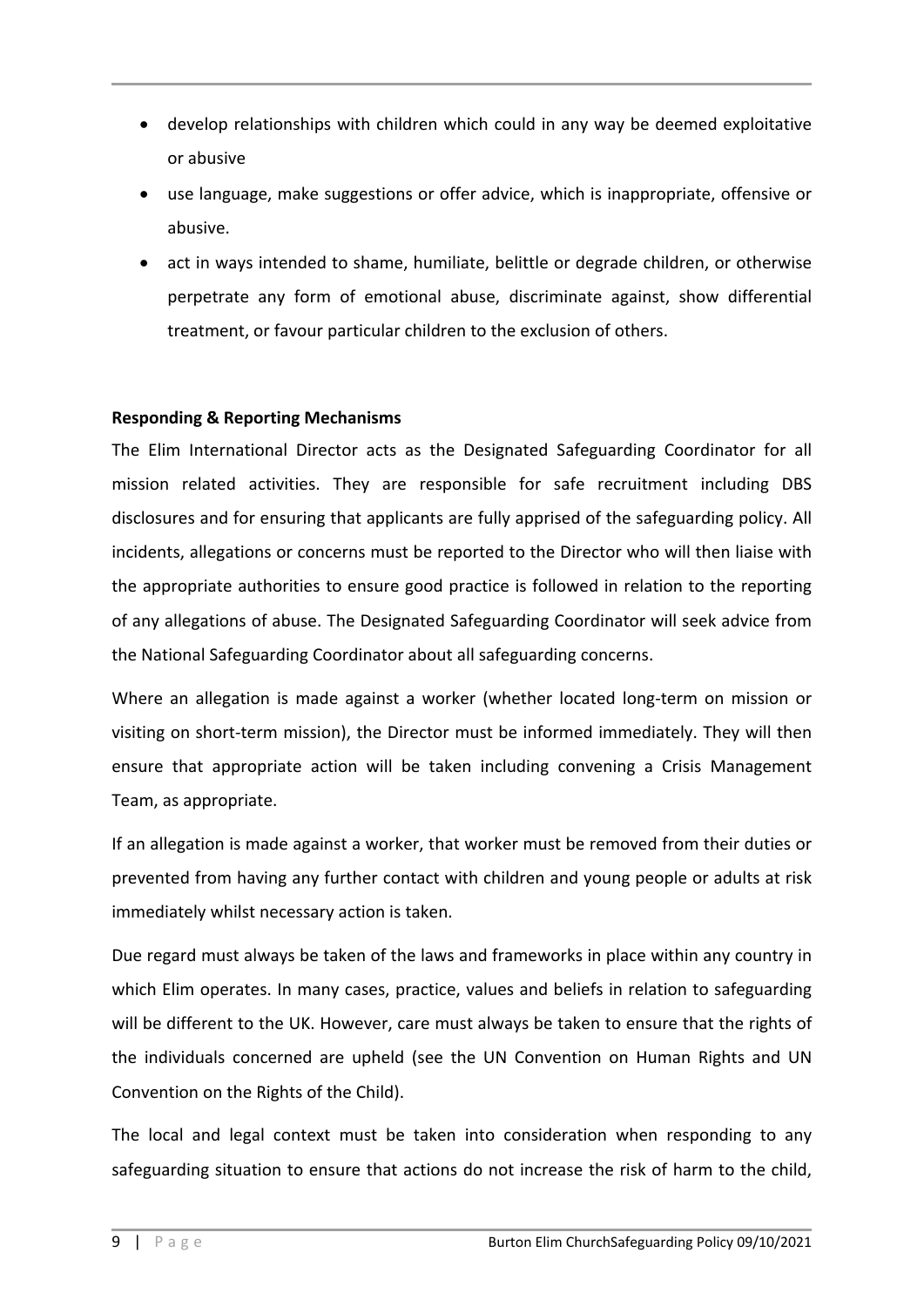alleged perpetrator, the mission and its personnel, or to the local church. It needs to be considered whether a report of a concern will be responded to appropriately e.g. does the country have safeguarding legislation in place?

Where repatriation of the alleged perpetrator is deemed necessary then the safeguarding authorities within the UK should be informed.

## **Regents Theological College**

Regents Theological College (RTC) provides a gateway to the ministry for many who then become Elim church leaders and pastors. Among the many courses that are taught, there are a number that are vocational or ministerial in their focus and delivery, often involving placements in places of worship, missions and other faith-based organisations and activities.

These vocational courses might confer upon graduates the expectation or opportunity to work in places where they might be in contact with children and adults at risk of harm. Therefore, all potential students will be required to have a DBS criminal record check. Character references and a DBS disclosure will be required for all prospective students once given a conditional offer to study at RTC.

Where information is declared on a self-declaration form, or is provided on the DBS certificate, the National Safeguarding Coordinator will undertake a risk assessment based on the information to determine suitability of the person prior to final acceptance onto the course.

# **Elim Conference Centre**

Elim Conference Centre offers accommodation and events to a variety of different groups. This can include children and adults at risk and range from individuals booking overnight accommodation to organised groups hiring the conference facilities.

Any safeguarding concern involving delegates and guests using the Conference Centre should be reported immediately to the National Safeguarding Coordinator.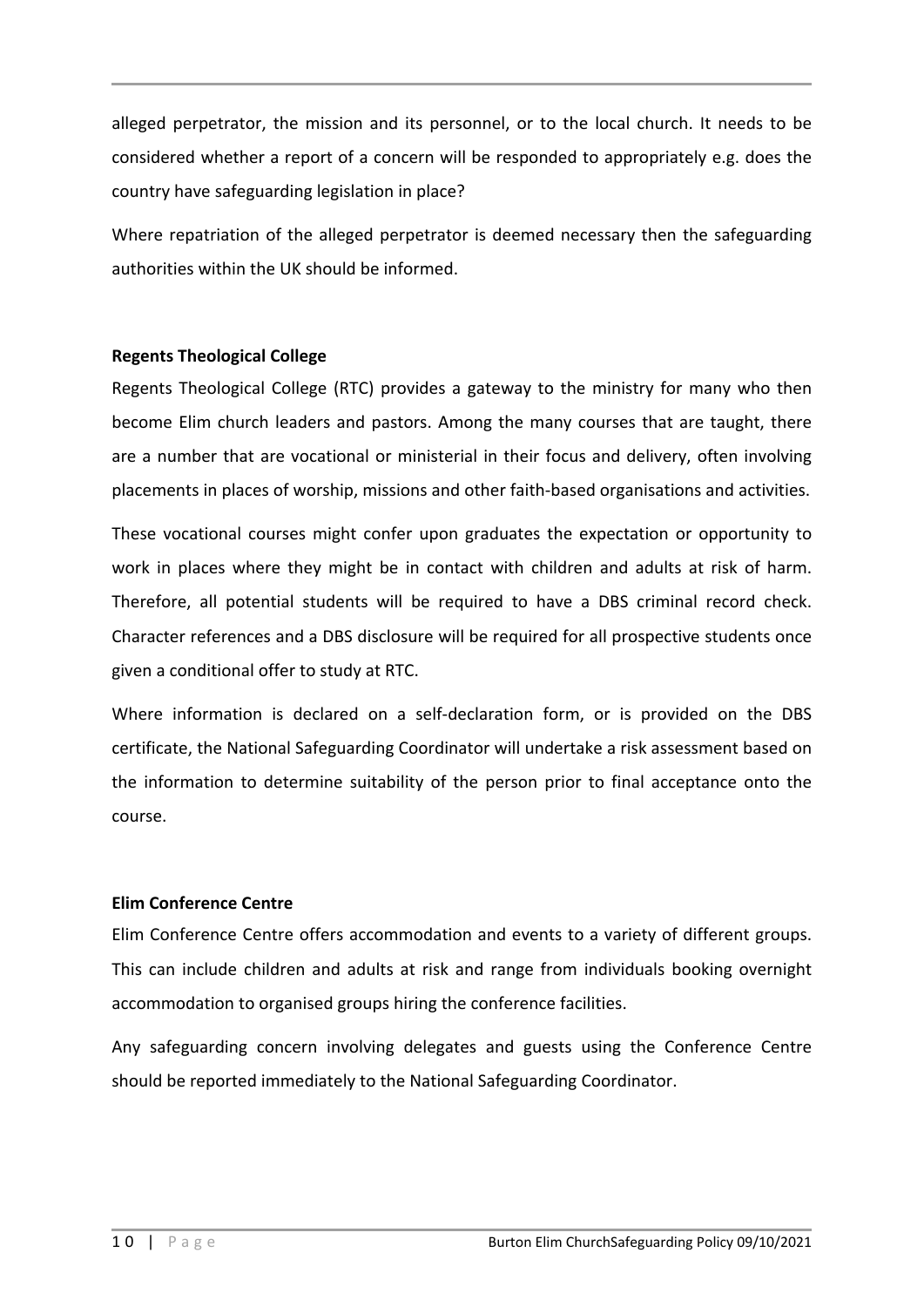# <span id="page-23-0"></span>**Appendix A: Terminology**

This safeguarding policy covers children and adults. A child is defined as someone under the age of 18; this includes children and young people. As churches operate their children's and youth groups with different age ranges, this policy is not prescriptive and uses the general term of 'child' to describe both children and young people.

An adult is generally defined as someone over the age of 18. The different constituent parts of the UK can have country specific legislation e.g. the age of criminal responsibility. In Scotland, for example, an 'adult at risk' is defined as someone over the age of 16. In England, for concerns about domestic abuse, the legislation is for those 16 and over.

As adult safeguarding systems have developed there has been a move away from using the term 'vulnerable adults', whilst recognising that certain pieces of legislation (e.g. the Police Act 1997) and different agencies use this term. The term 'adult at risk' is generally now replacing the previously used term 'vulnerable adult' (focusing on the situation rather than the characteristics of the adult themselves). The label 'vulnerable adult' may wrongly imply that some of the fault for any abuse lies with the abused adult. The Care Act 2014 does not use the word vulnerable, but rather an 'adult with care and support needs', who is, or is at risk of abuse or neglect. Other descriptions include 'adults at risk' (the Adult Support and Protection (Scotland) Act 2007, Adult Safeguarding Prevention and Protection in Partnership, July (DHSSPS)) and 'adults in need of protection'. 'Adults' is used in this policy to mean adults in need of protection.

This safeguarding policy will use the various terms interchangeably except where referring to specific legislation or government guidance.

Safeguarding is a wider term and encompasses: when referring to children; child protection and the welfare of a child; and when referring to adults; adult protection and welfare. Defining who is an 'adult at risk', or an 'adult in need of care and protection' can be complex as there are many different definitions within legislation; reaching a certain age or having a disability does not necessarily mean that an individual is vulnerable. For example, determining who qualifies for a criminal record disclosure check through the Disclosure and Barring Service (DBS) is based on a specific definition of who is a vulnerable adult.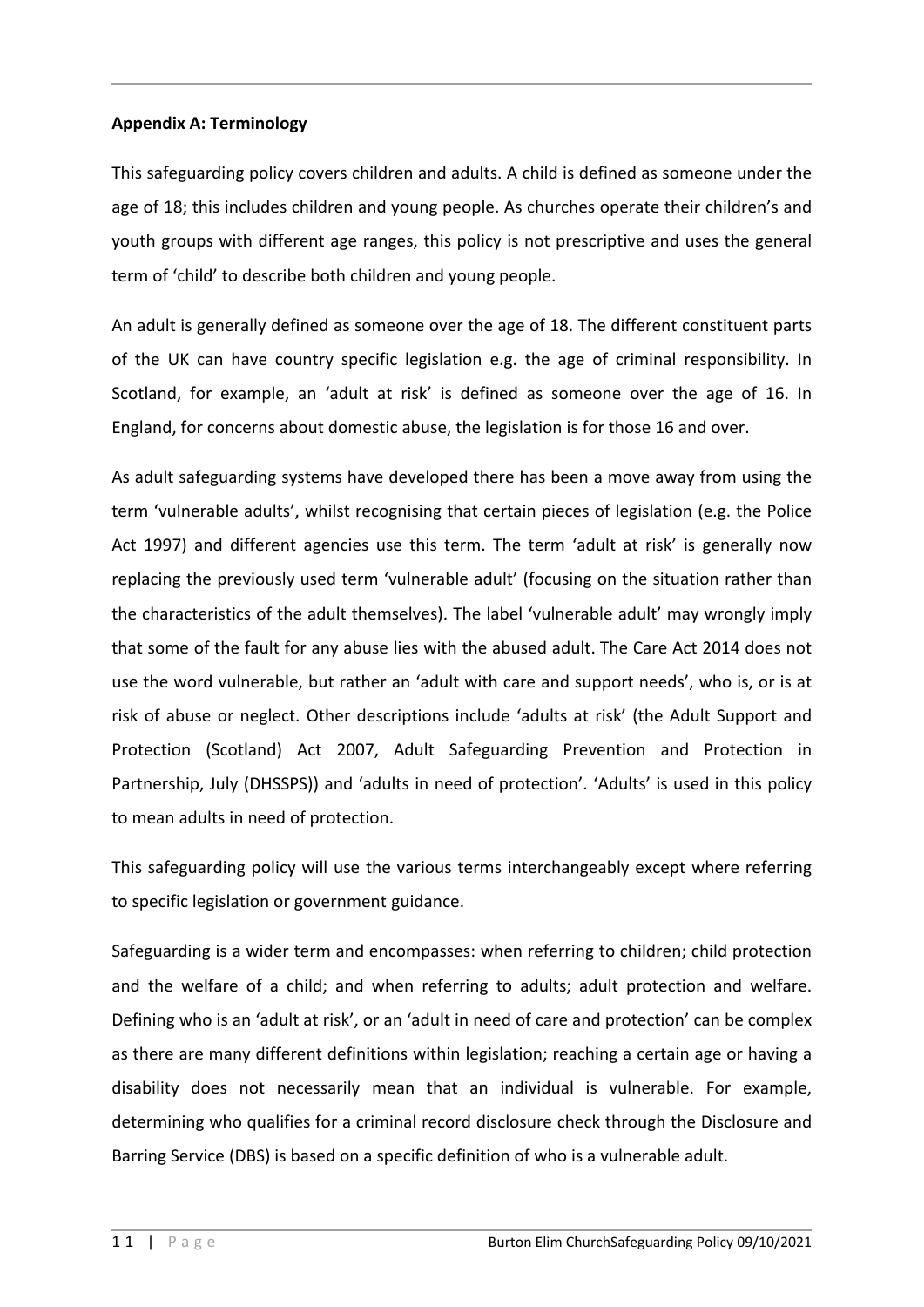The term 'Leadership' is used to refer to the governance arrangement within an Elim church; this may be Pastors and Elders, or Senior Leader and team.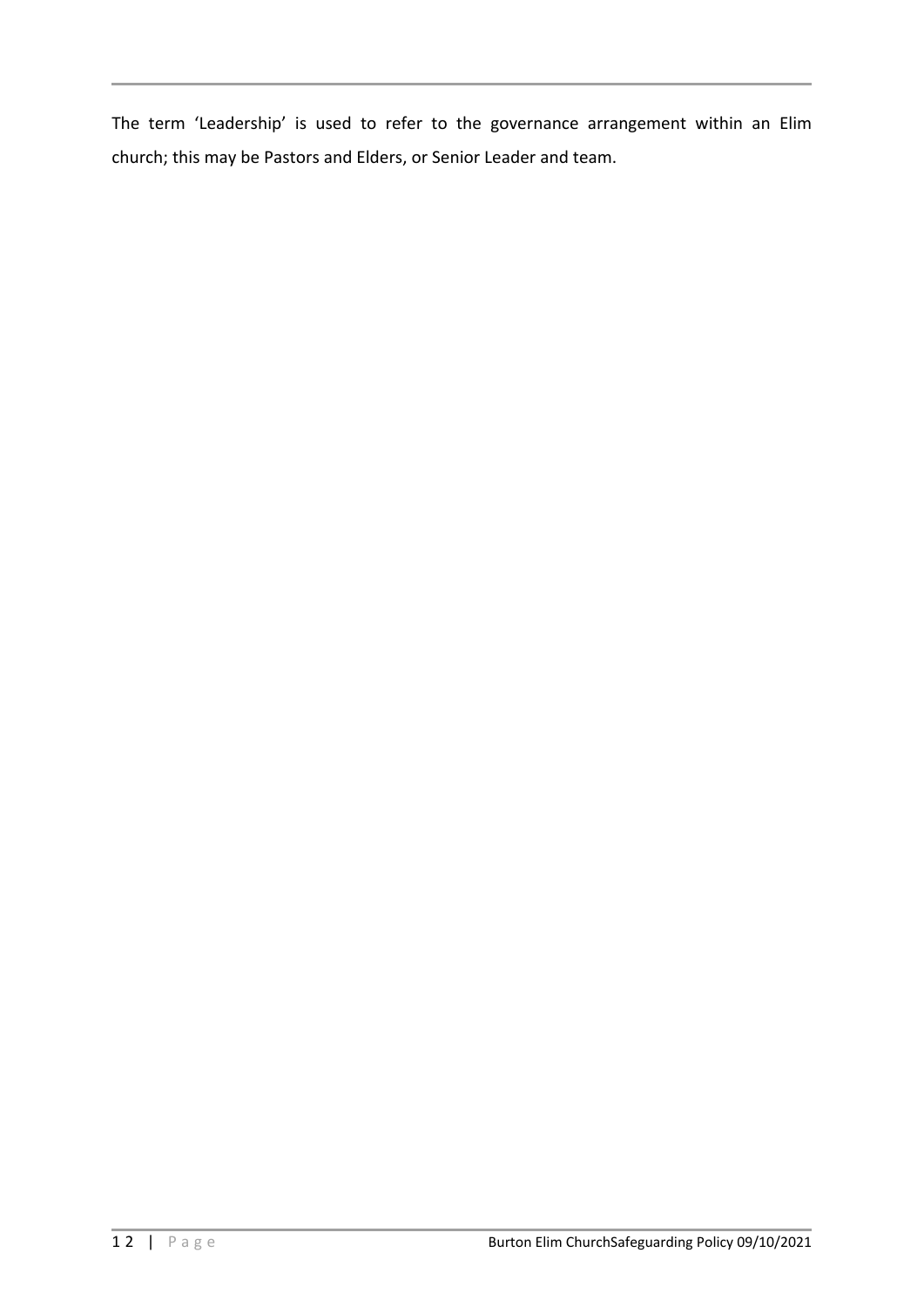# <span id="page-25-0"></span>**Appendix B: Statutory Definitions of Abuse (Children)**

Abuse and neglect are forms of maltreatment of a child. Somebody may abuse or neglect a child by inflicting harm, or by failing to act to prevent harm. Children may be abused in a family or in an institutional or community setting, by those known to them or, more rarely, by a stranger. They may be abused by an adult or adults, another child or children.

Child protection legislation throughout the UK is based on the United Nations Convention on the Rights of the Child. Each nation within the UK has incorporated the convention within its legislation and guidance.

The definitions of abuse below operate in England based on the government guidance 'Working Together to Safeguard Children: a guide to inter-agency working to safeguard and promote the welfare of children' (H M Government July 2018).

#### **Abuse:**

A form of maltreatment of a child. Somebody may abuse or neglect a child by inflicting harm, or by failing to act to prevent harm. Children may be abused in a family or in an institutional or community setting by those known to them or, more rarely, by others. Abuse can take place wholly online, or technology may be used to facilitate offline abuse. Children may be abused by an adult or adults, or another child or children.

#### **Physical abuse:**

A form of abuse that may involve hitting, shaking, throwing, poisoning, burning or scalding, drowning, suffocating or otherwise causing physical harm to a child. Physical harm may also be caused when a parent or carer fabricates the symptoms of, or deliberately induces, illness in a child.

# **Emotional abuse:**

The persistent emotional maltreatment of a child such as to cause severe and persistent adverse effects on the child's emotional development. It may involve conveying to a child that they are worthless or unloved, inadequate, or valued only insofar as they meet the needs of another person. It may include not giving the child opportunities to express their views, deliberately silencing them or 'making fun' of what they say or how they communicate. It may feature age or developmentally inappropriate expectations being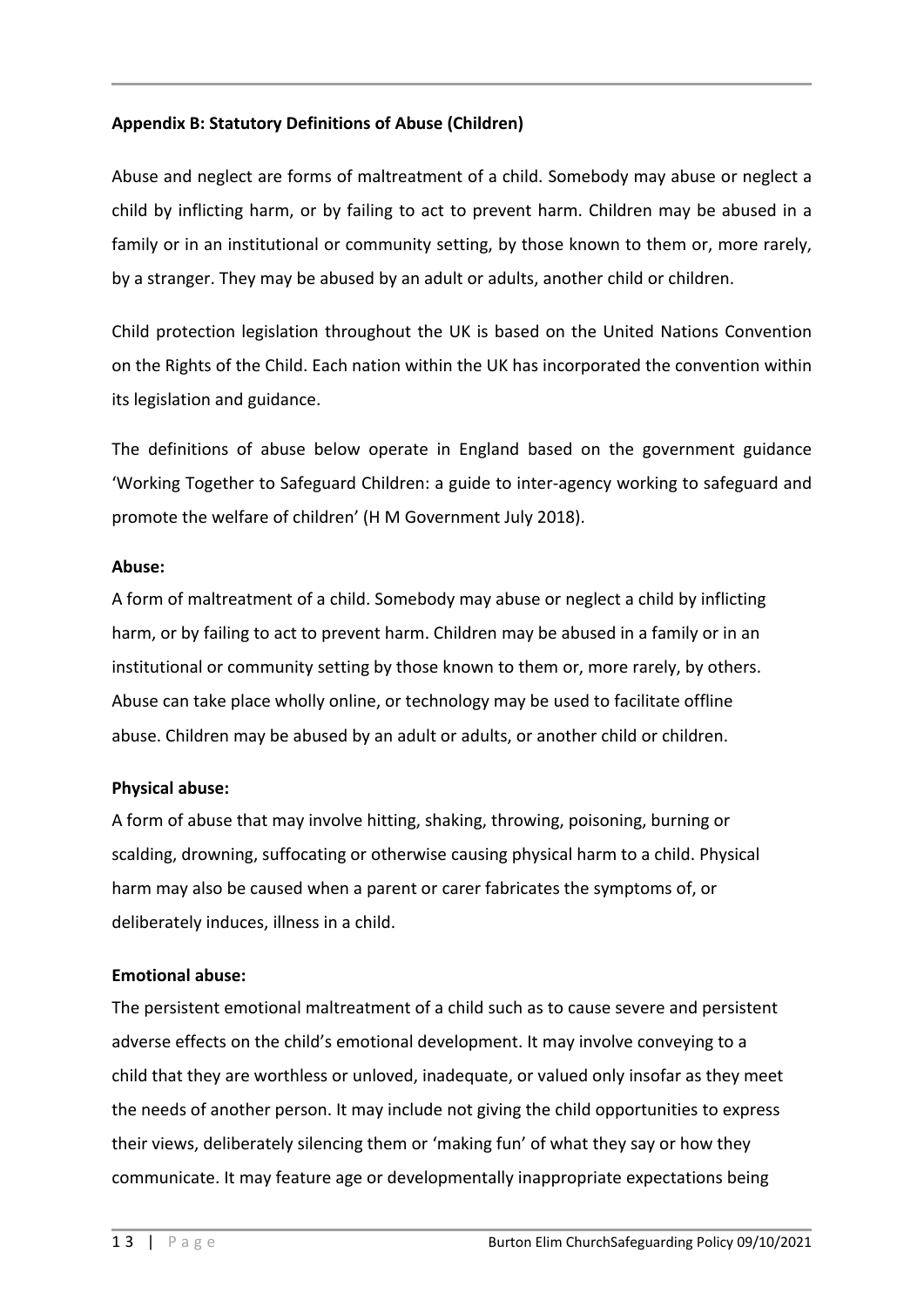imposed on children. These may include interactions that are beyond a child's developmental capability, as well as overprotection and limitation of exploration and learning, or preventing the child participating in normal social interaction. It may also involve seeing or hearing the ill-treatment of another individual. It could involve serious bullying (including cyber bullying), frequently causing children to feel frightened or in danger, as well as the exploitation or corruption of children. Some level of emotional abuse is involved in all types of maltreatment of a child, though it may occur alone.

#### **Sexual abuse:**

Whether or not the child is aware of what is happening or not involves forcing or enticing a child or young person to take part in sexual activities. It does not necessarily involve a high level of violence. The activities may involve physical contact, including assault by penetration (for example, rape or oral sex) or non-penetrative acts such as masturbation, kissing, rubbing and touching outside of clothing. They may also include non-contact activities, such as involving children in looking at, or in the production of, sexual images, watching sexual activities, encouraging children to behave in sexually inappropriate ways, or grooming a child in preparation for abuse. Sexual abuse can take place online and technology can be used to facilitate offline abuse. Adult males do not solely perpetrate sexual abuse; women can also commit acts of sexual abuse, as can other children.

#### **Neglect:**

The persistent failure to meet a child's basic physical and/or psychological needs, likely to result in the serious impairment of the child's health or development. Neglect may occur during pregnancy as a result of maternal substance abuse. Once a child is born, neglect may involve a parent or carer failing to:

- provide adequate food, clothing and shelter (including exclusion from home or abandonment)
- protect a child from physical and emotional harm or danger
- ensure adequate supervision (including the use of inadequate care-givers)
- ensure access to appropriate medical care or treatment

It may also include neglect of, or unresponsiveness to, a child's basic emotional needs.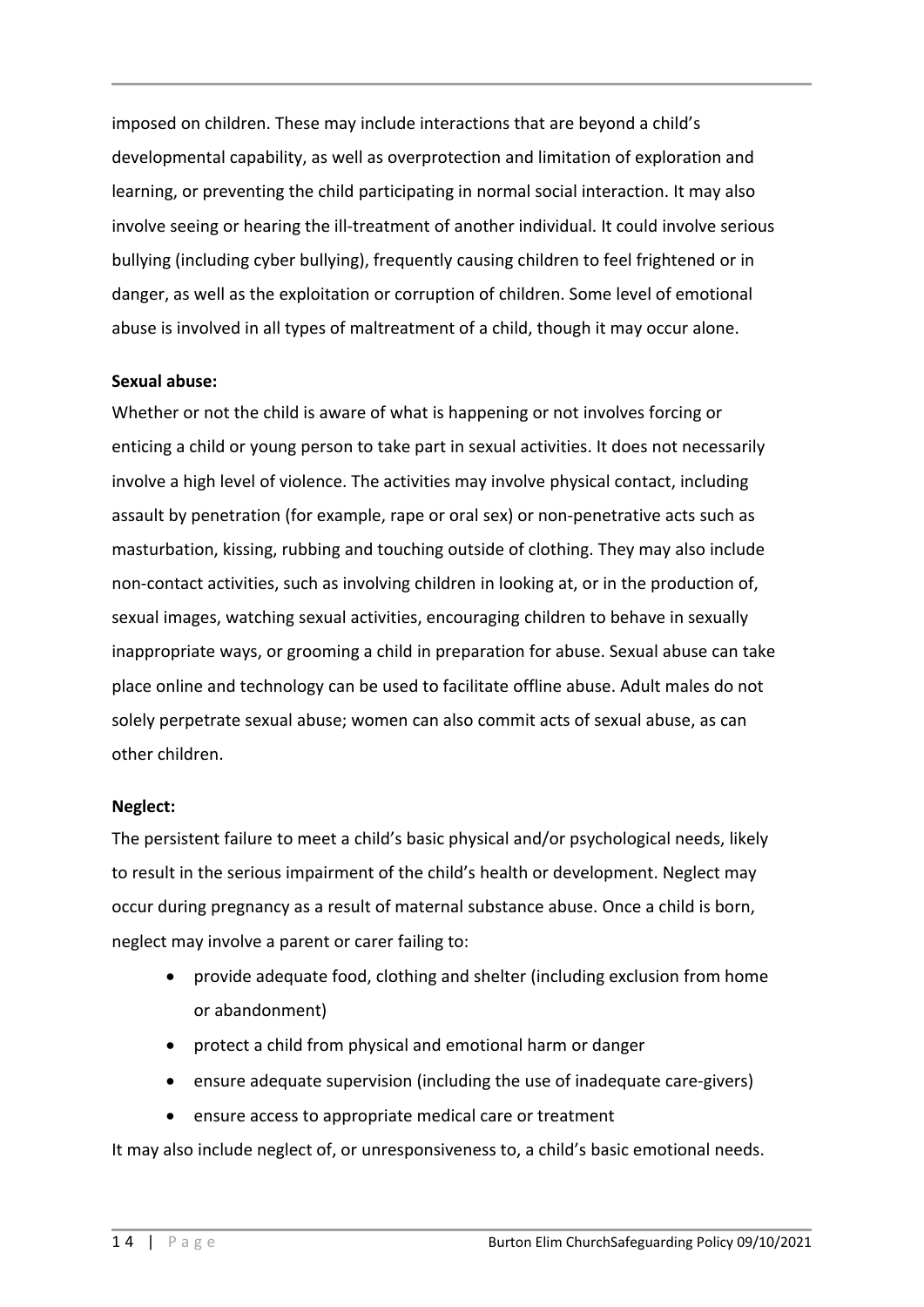# **Child sexual exploitation (CSE):**

Child sexual exploitation is a form of child sexual abuse. It occurs where an individual or group takes advantage of an imbalance of power to coerce, manipulate or deceive a child or young person under the age of 18 into sexual activity (a) in exchange for something the victim needs or wants, and/or (b) for the financial advantage or increased status of the perpetrator or facilitator. The victim may have been sexually exploited even if the sexual activity appears consensual. Child sexual exploitation does not always involve physical contact; it can also occur through the use of technology.

# **Extremism:**

Extremism goes beyond terrorism and includes people who target the vulnerable, including the young, by seeking to sow division between communities because of race, faith or denomination. Justify discrimination towards women and girls; persuade others that minorities are inferior; or argue against the primacy of democracy and the rule of law in our society.

Extremism is defined in the Counter Extremism Strategy 2015 as the vocal or active opposition to our fundamental values, including the rule of law, individual liberty and the mutual respect and tolerance of different faiths and beliefs. We also regard calls for the death of members of our armed forces as extremist.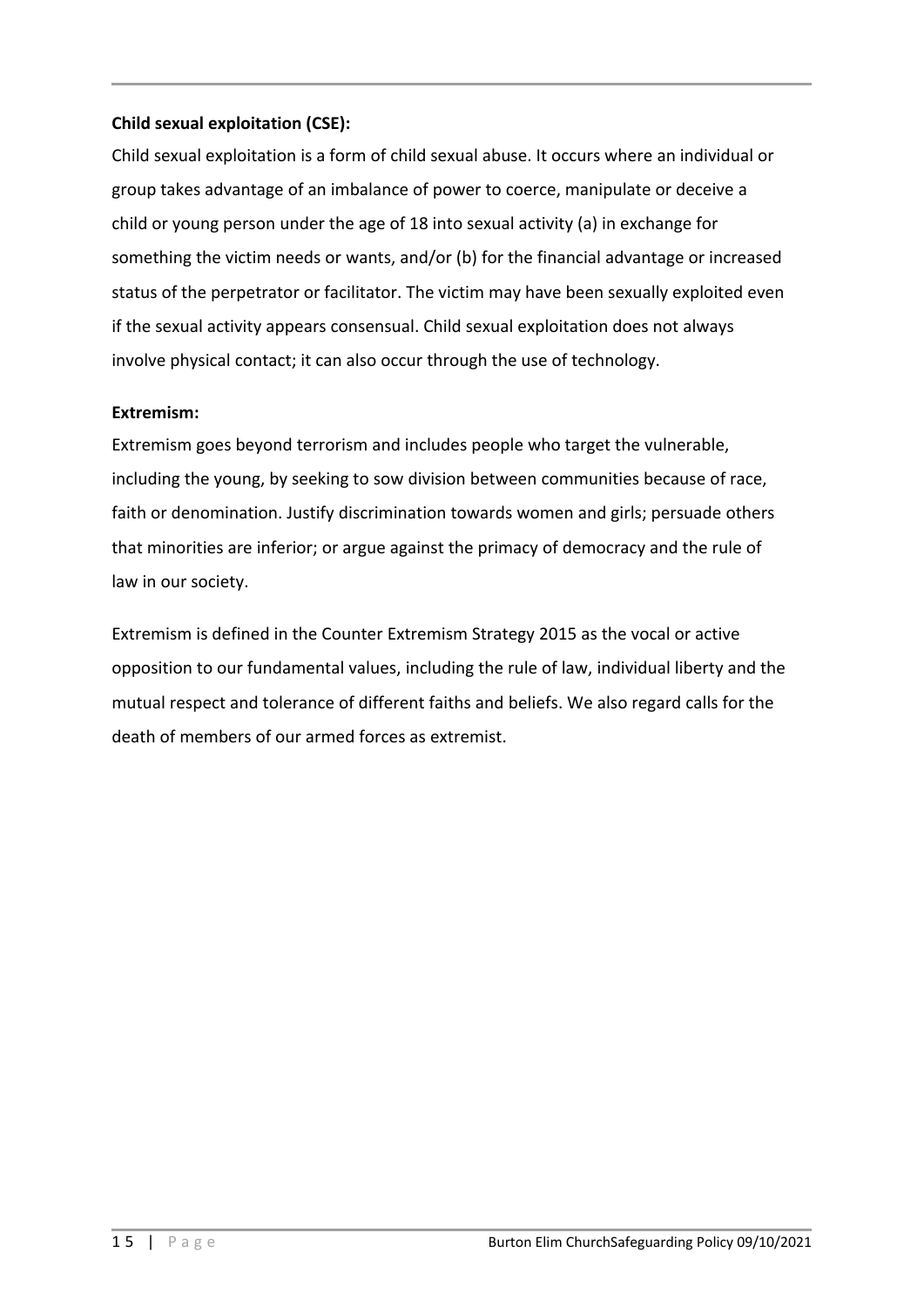# <span id="page-28-0"></span>**Appendix C: Signs and Symptoms of Abuse (Children)**

The following signs could be indicators that abuse has taken place but, should be considered in context of the child's whole life.

# **Physical**

- Injuries not consistent with the explanation given for them
- Injuries that occur in places not normally exposed to falls, or usual children's activities
- Injuries that have not received medical attention
- Reluctance to change for, or participate in, games or swimming
- Repeated urinary infections or unexplained tummy pains
- Bruises on babies, bites, burns, fractures which do not have an accidental explanation
- Cuts/scratches/substance abuse (these can also be indications of self-harm)

#### **Sexual**

- Any allegations made concerning sexual abuse
- Excessive preoccupation with sexual matters and detailed knowledge of adult sexual behaviour
- Age-inappropriate sexual activity through words, play or drawing
- Child who is sexually provocative or seductive with adults
- Inappropriate bed-sharing arrangements at home
- Severe sleep disturbances with fears, phobias, vivid dreams or nightmares, sometimes with overt or veiled sexual connotations
- Eating disorders, such as anorexia and bulimia

#### **Emotional**

- Changes or regression in mood or behaviour, particularly where a child withdraws or becomes clingy
- Depression, aggression or extreme anxiety
- Nervousness or frozen watchfulness
- Obsessions or phobias
- Sudden under-achievement or lack of concentration
- Inappropriate relationships with peers and/or adults
- Attention-seeking behaviour
- Persistent tiredness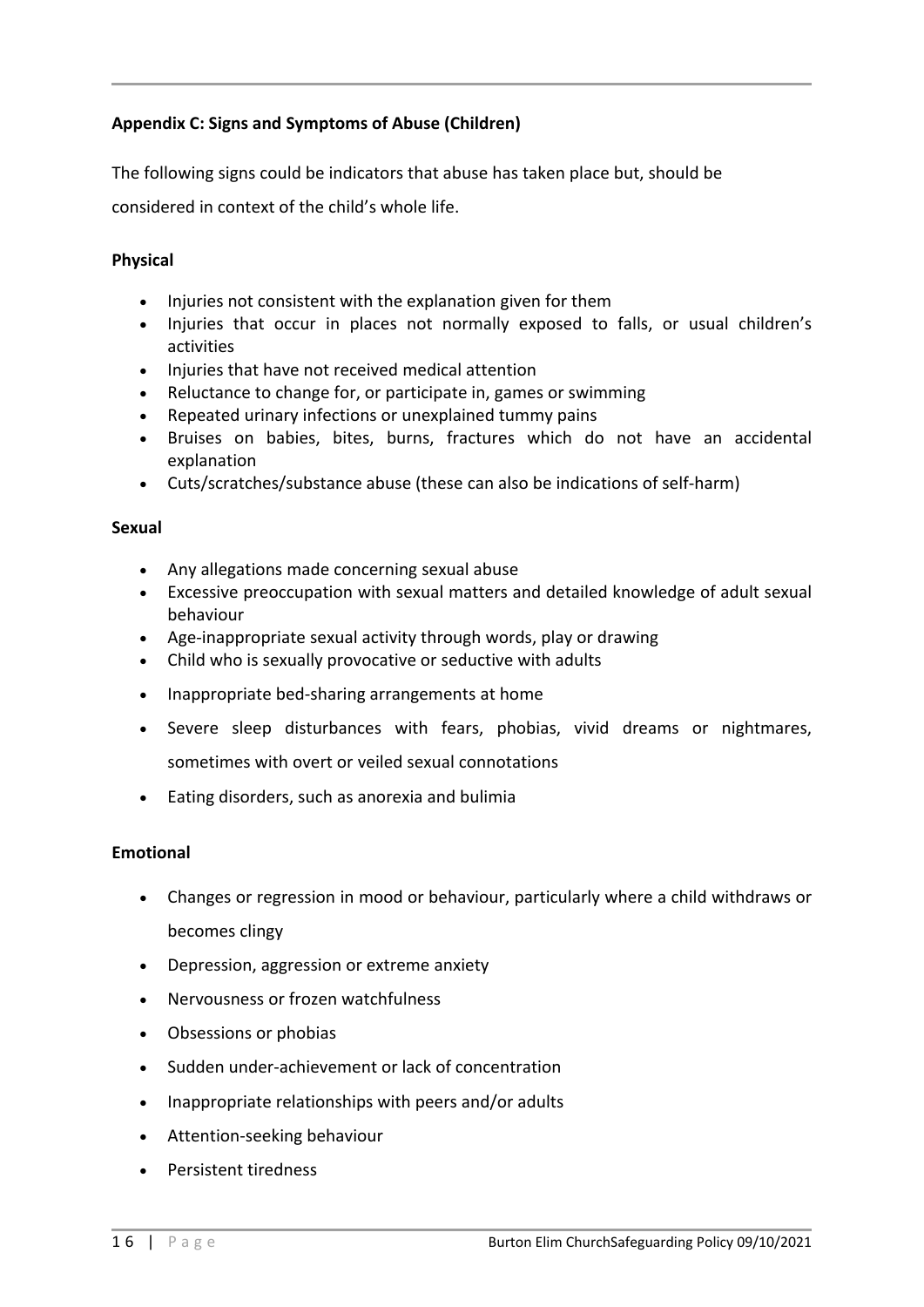Running away, stealing or lying

# **Neglect**

- Under nourishment, failure to grow, constant hunger, stealing or gorging food, untreated illnesses
- Inadequate care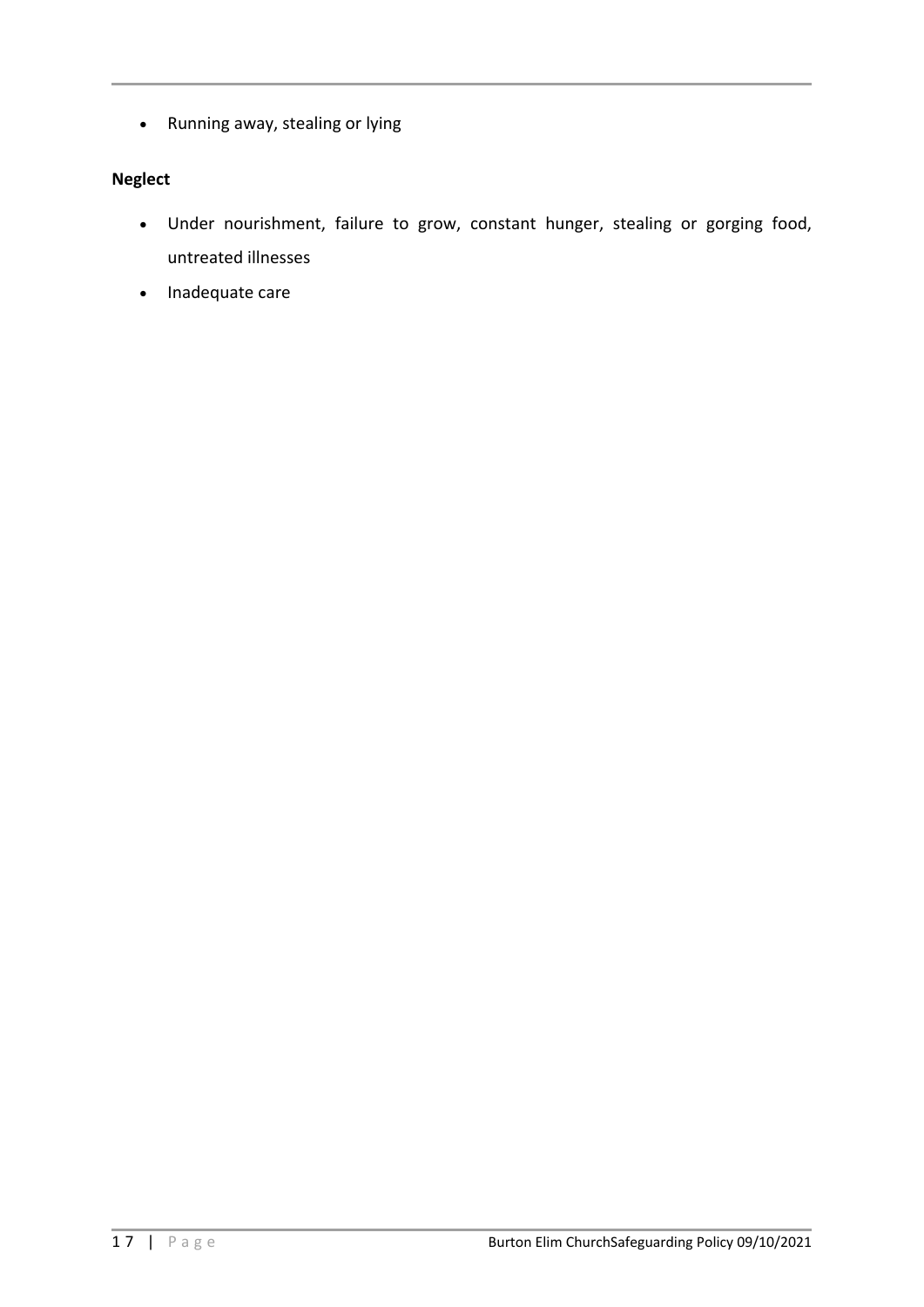# <span id="page-30-0"></span>**Appendix D: Statutory Definitions of Abuse (Adults)**

Safeguarding Adults is defined in the Care Act 2014 - Chapter 14 Safeguarding and the Care and Support Statutory Guidance Issued under the Care Act 2014 (June 2014).

*The legislation is relevant across England and Wales but on occasions applies only to local authorities in England*.

The Safeguarding duties apply to an adult who:

- has need for care and support (whether or not the local authority is meeting any of those needs) and;
- is experiencing, or at risk of, abuse or neglect; and
- as a result of those care and support needs is unable to protect themselves from either the risk of, or the experience of abuse or neglect.

#### **Physical abuse:**

Including assault, hitting, slapping, pushing, misuse of medication, restraint or inappropriate physical sanctions.

#### **Domestic violence:**

Including psychological, physical, sexual, financial, emotional abuse, so called 'honour' based violence.

#### **Sexual abuse:**

Including rape, indecent exposure, sexual harassment, inappropriate looking or touching, sexual teasing or innuendo, sexual photography, subjection to pornography or witnessing sexual acts, indecent exposure and sexual assault or sexual acts to which the adult has not consented or was pressured into consenting.

#### **Psychological abuse:**

**I**ncluding emotional abuse, threats of harm or abandonment, deprivation of contact, humiliation, blaming, controlling, intimidation, coercion, harassment, verbal abuse, cyber bullying, isolation or unreasonable and unjustified withdrawal of services or supportive networks.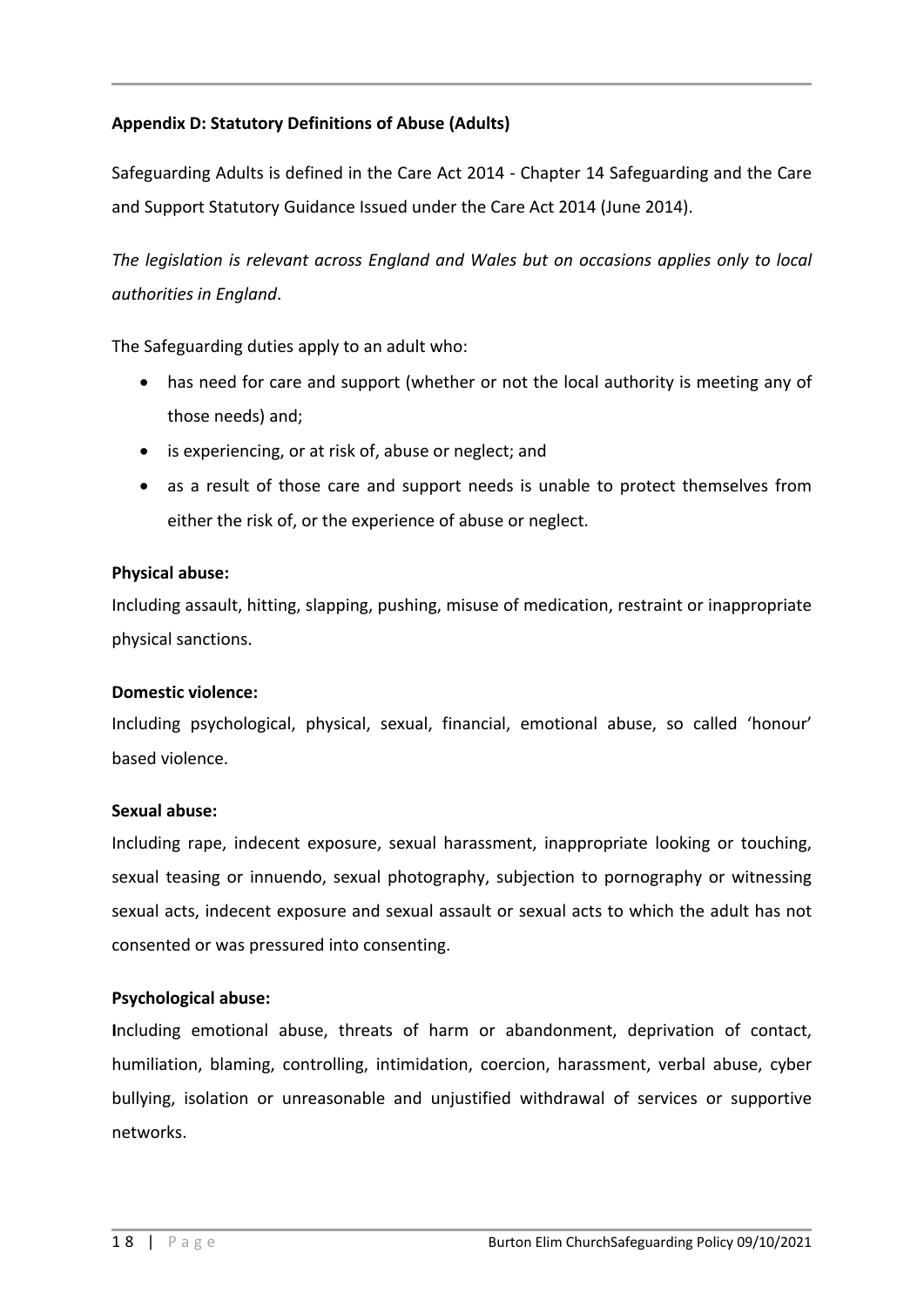#### **Financial or material abuse:**

Including theft, fraud, internet scamming, coercion in relation to an adult's financial affairs or arrangements, including in connection with wills, property, inheritance or financial transactions, or the misuse or misappropriation of property, possessions or benefits.

## **Modern slavery:**

Encompasses slavery, human trafficking, forced labour and domestic servitude. Traffickers and slave masters use whatever means they have at their disposal to coerce, deceive and force individuals into a life of abuse, servitude and inhumane treatment.

## **Discriminatory abuse:**

Including forms of harassment, slurs or similar treatment because of race, gender and gender identity, age, disability, sexual orientation or religion.

## **Organisational abuse:**

Including neglect and poor care practice within an institution or specific care setting such as a hospital or care home or in relation to care provided in one's own home. This may range from one off incidents to on-going ill-treatment. It can be through neglect or poor professional practice as a result of the structure, policies, processes and practices within an organisation.

# **Neglect and acts of omission**

Including ignoring medical, emotional or physical care needs, failure to provide access to appropriate health, care and support or educational services, the withholding of the necessities of life, such as medication, adequate nutrition and heating.

#### **Self-neglect:**

This covers a wide range of behaviour neglecting to care for one's personal hygiene, health or surroundings and includes behaviour such as hoarding. Incidents of abuse may be one-off or multiple and affect one person or more.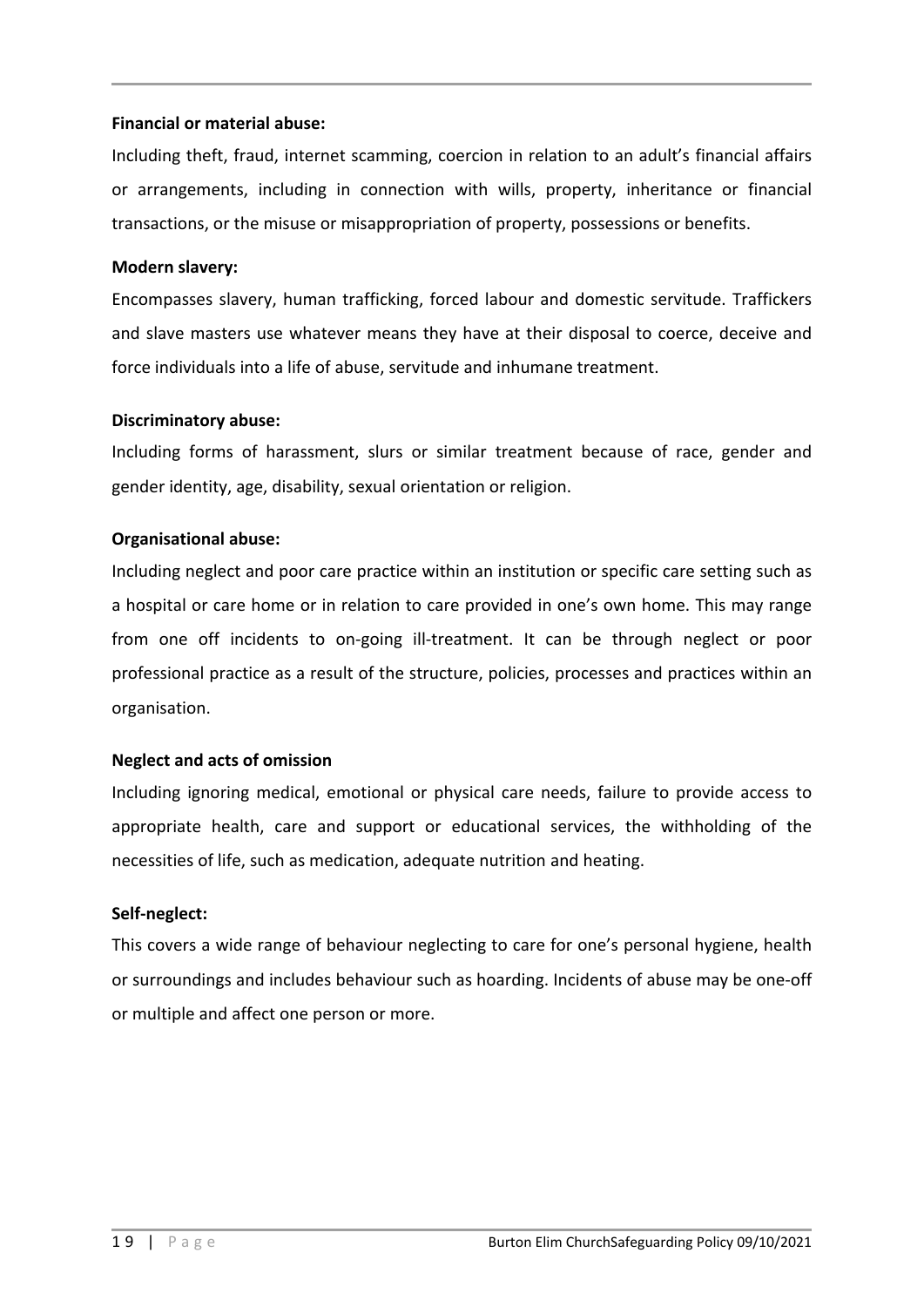# <span id="page-32-0"></span>**Appendix E: Signs of Possible Abuse (Adults)**

#### **Physical abuse**

- History of unexplained falls, fractures, bruises, burns or minor injuries
- Signs of under or over use of medication and/or medical problems left unattended
- Any injuries not consistent with the explanation given for them
- Bruising and discolouration particularly if there is a lot of bruising of different ages and in places not normally exposed to falls, rough games etc.
- Recurring injuries without plausible explanation
- Loss of hair, loss of weight and change of appetite
- Person flinches at physical contact and/or keeps fully covered, even in hot weather
- Person appears frightened or subdued in the presence of a particular person or people

#### **Domestic violence**

- Unexplained injuries or 'excuses' for marks or scars
- Controlling and/or threatening relationship including psychological, physical, sexual, financial, emotional abuse, so called 'honour' based violence and Female Genital Mutilation.

#### **Sexual abuse**

- Pregnancy in a woman who lacks mental capacity or is unable to consent to sexual intercourse
- Unexplained change in behaviour or sexually explicit behaviour
- Torn, stained or bloody underwear and/or unusual difficulty in walking or sitting
- Infections or sexually transmitted diseases
- Full or partial disclosures or hints of sexual abuse
- Self-harming
- Emotional distress
- Mood changes
- Disturbed sleep patterns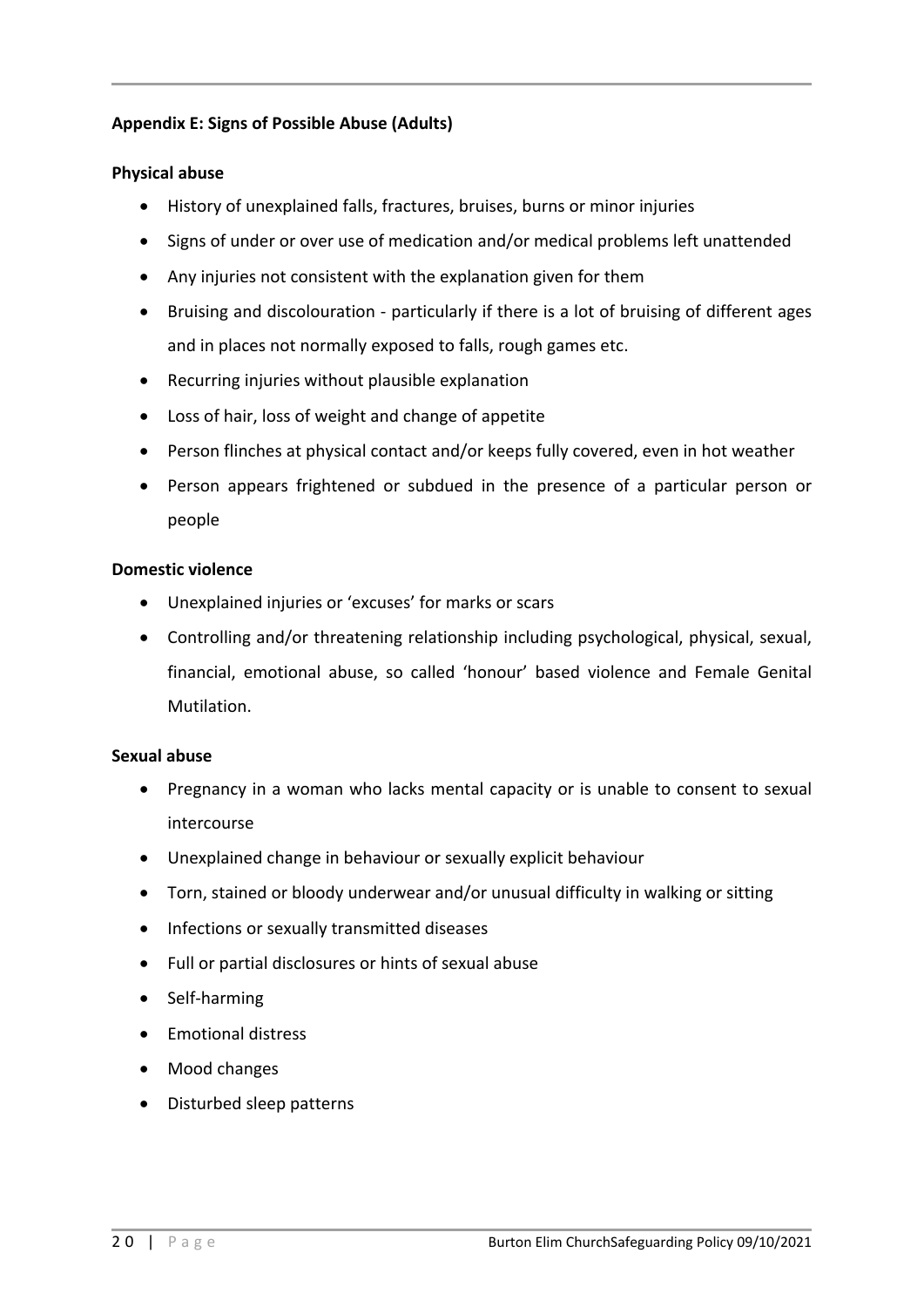# **Psychological abuse**

- Alteration in psychological state e.g. withdrawn, agitated, anxious or tearful
- Intimidated or subdued in the presence of a carer
- Fearful, flinching or frightened of making choices or expressing wishes
- Unexplained paranoia
- Changes in mood, attitude and behaviour, excessive fear or anxiety
- Changes in sleep pattern or persistent tiredness
- Loss of appetite
- Helplessness or passivity
- Confusion or disorientation
- Implausible stories and attention seeking behaviour
- Low self-esteem

## **Financial or material abuse**

- Disparity between assets and living conditions
- Unexplained withdrawals from accounts or disappearance of financial documents or loss of money
- Sudden inability to pay bills or getting into debt
- Carers or professionals fail to account for expenses incurred on a person's behalf
- Recent changes of deeds or title to property
- Missing personal belongings
- Inappropriate granting and/or use of Power of Attorney

# **Modern slavery**

- Physical appearance; unkempt, inappropriate clothing, malnourished
- Movement monitored, rarely alone, travel early or late at night to facilitate working hours
- Few personal possessions or identity documents
- Fear of seeking help or trusting people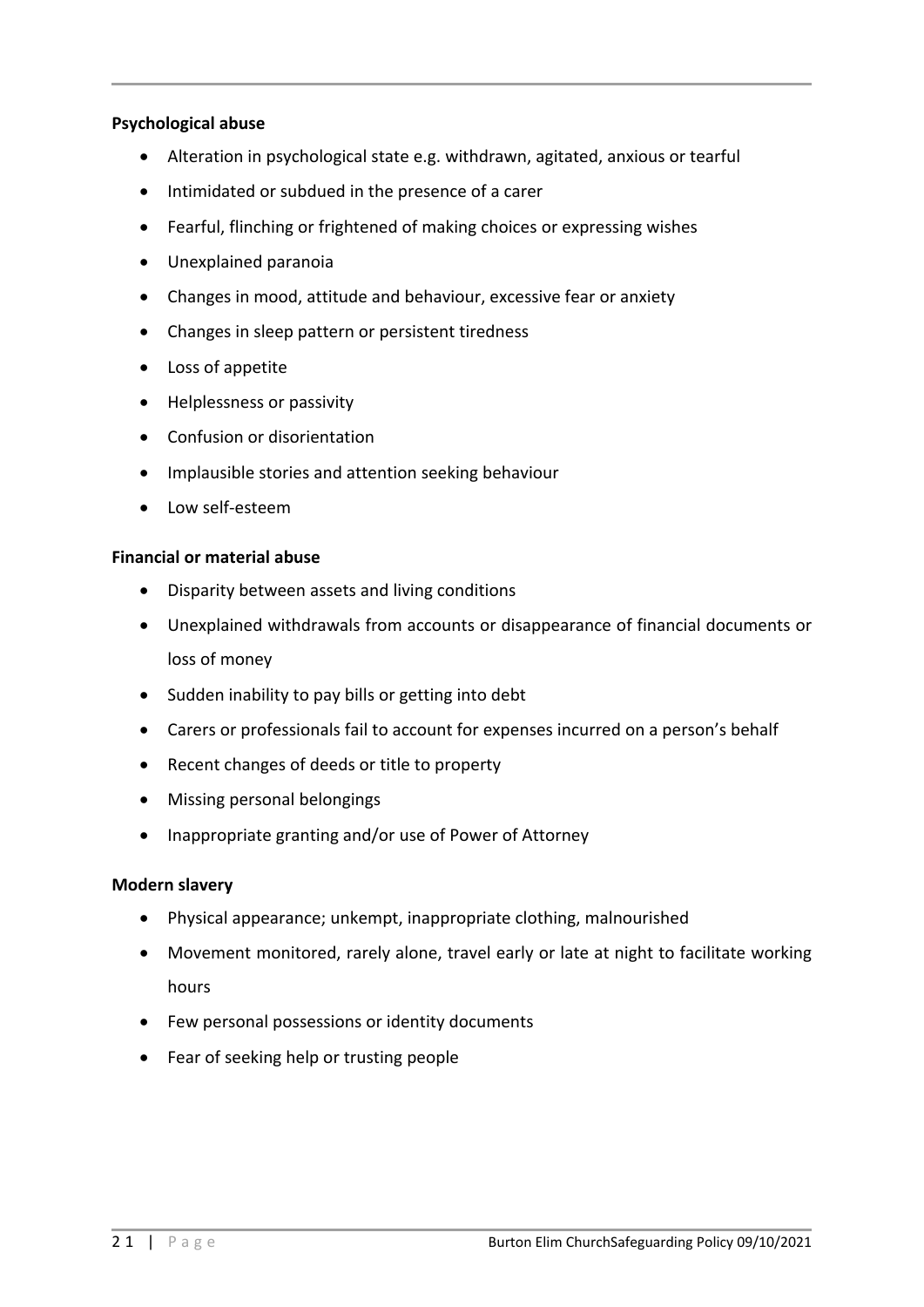#### **Discriminatory abuse**

- Inappropriate remarks, comments or lack of respect
- Poor quality or avoidance of care
- Low self-esteem
- Withdrawn
- Anger
- Person puts themselves down in terms of their gender or sexuality
- Abuse may be observed in conversations or reports by the person of how they perceive themselves

## **Institutional abuse**

- Low self-esteem
- Withdrawn
- Anger
- Person puts themselves down in terms of their gender or sexuality
- Abuse may be observed in conversations or reports by the person of how they perceive themselves
- No confidence in complaints procedures for staff or service users
- Neglectful or poor professional practice

#### **Neglect and acts of omission**

- Deteriorating despite apparent care
- Poor home conditions, clothing or care and support
- Lack of medication or medical intervention

#### **Self-neglect**

- Hoarding inside or outside a property
- Neglecting personal hygiene or medical needs
- Person looking unkempt or dirty and has poor personal hygiene
- Person is malnourished, has sudden or continuous weight loss, is dehydrated, is constantly hungry, stealing or gorging on food
- Person is dressed inappropriately for the weather conditions
- Dirt, urine or faecal smells in a person's environment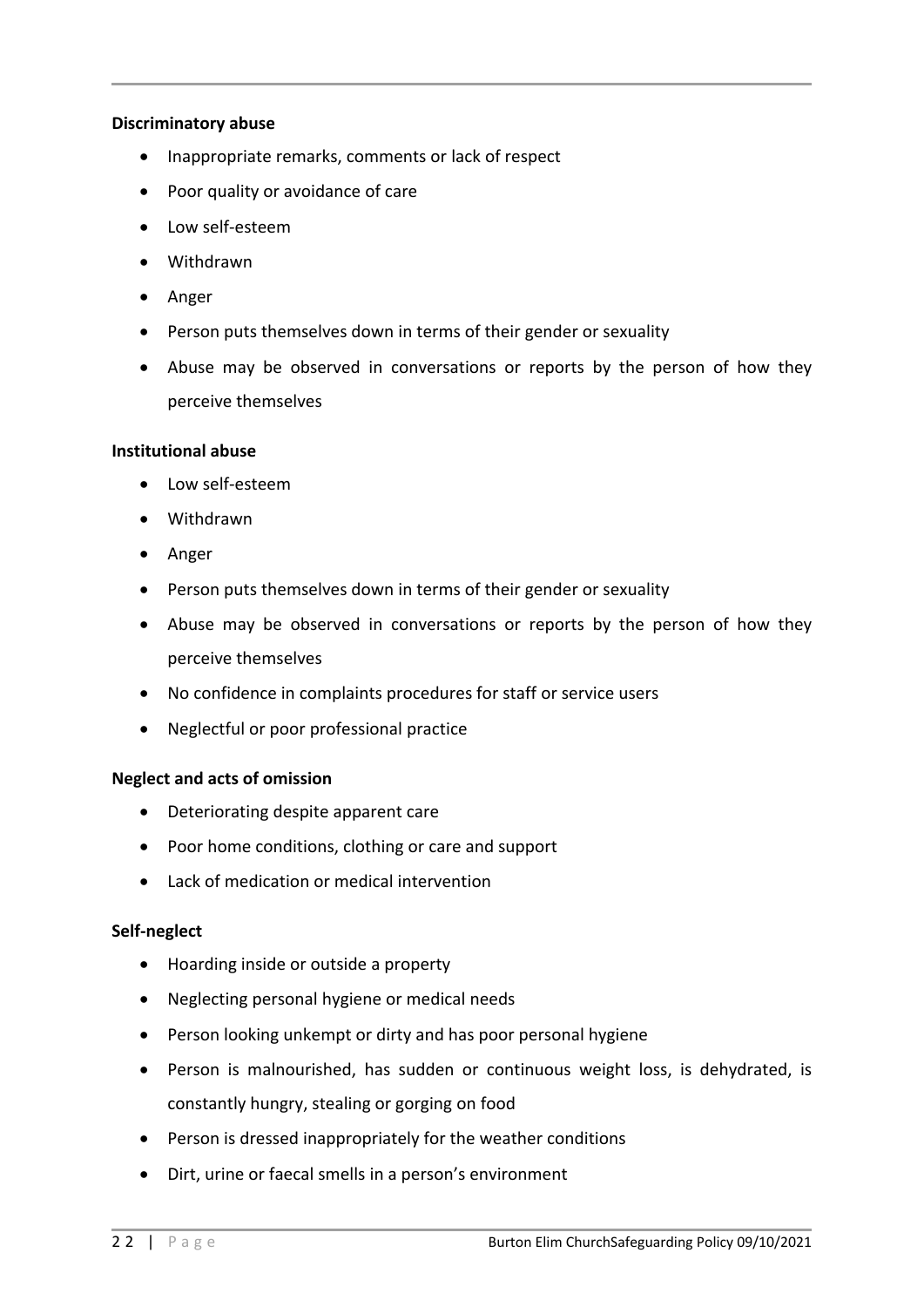- Home environment does not meet basic needs (for example, no heating or lighting)
- Depression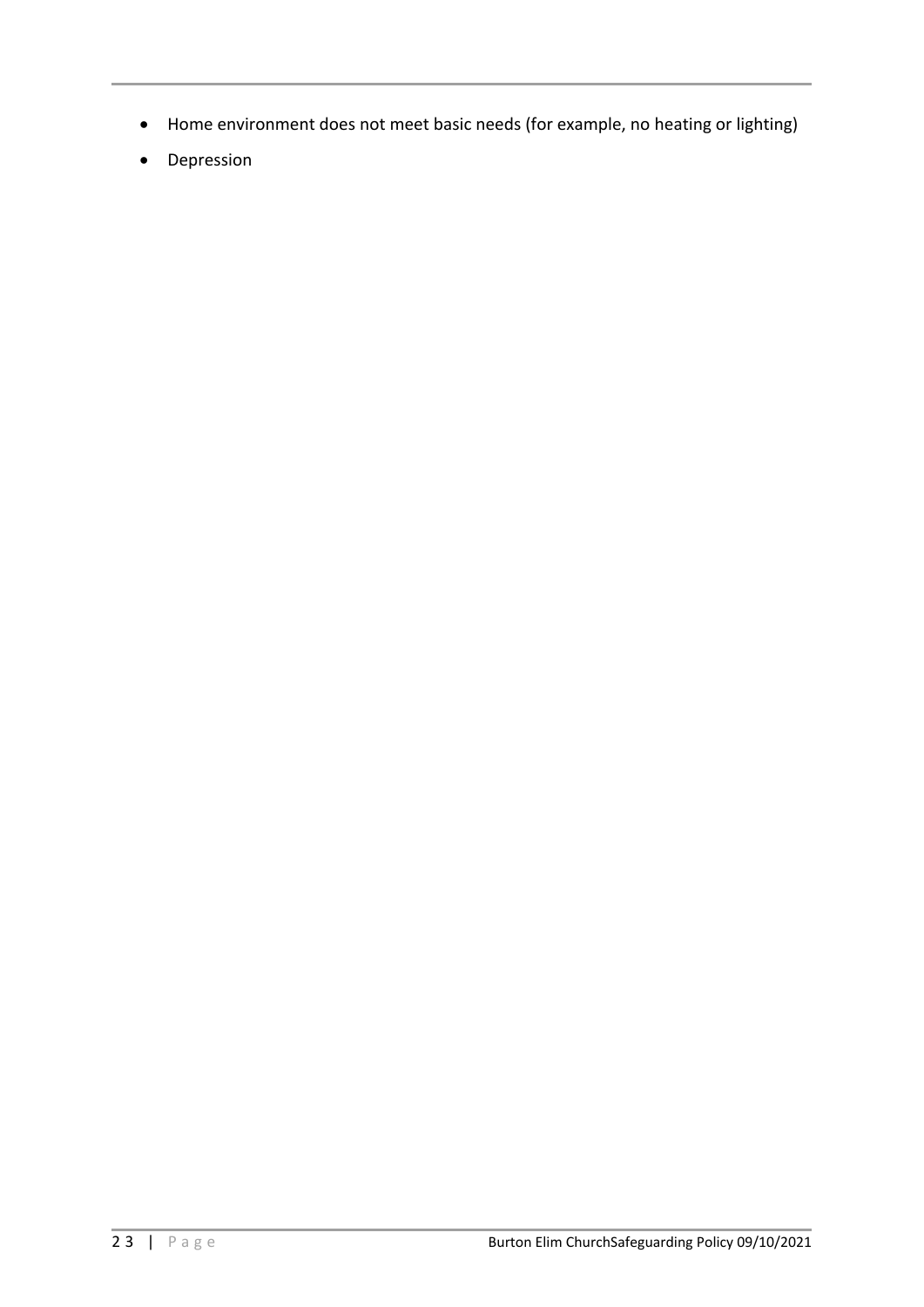

<span id="page-36-0"></span>**Appendix F: Responding to Safeguarding Concerns (Children)**